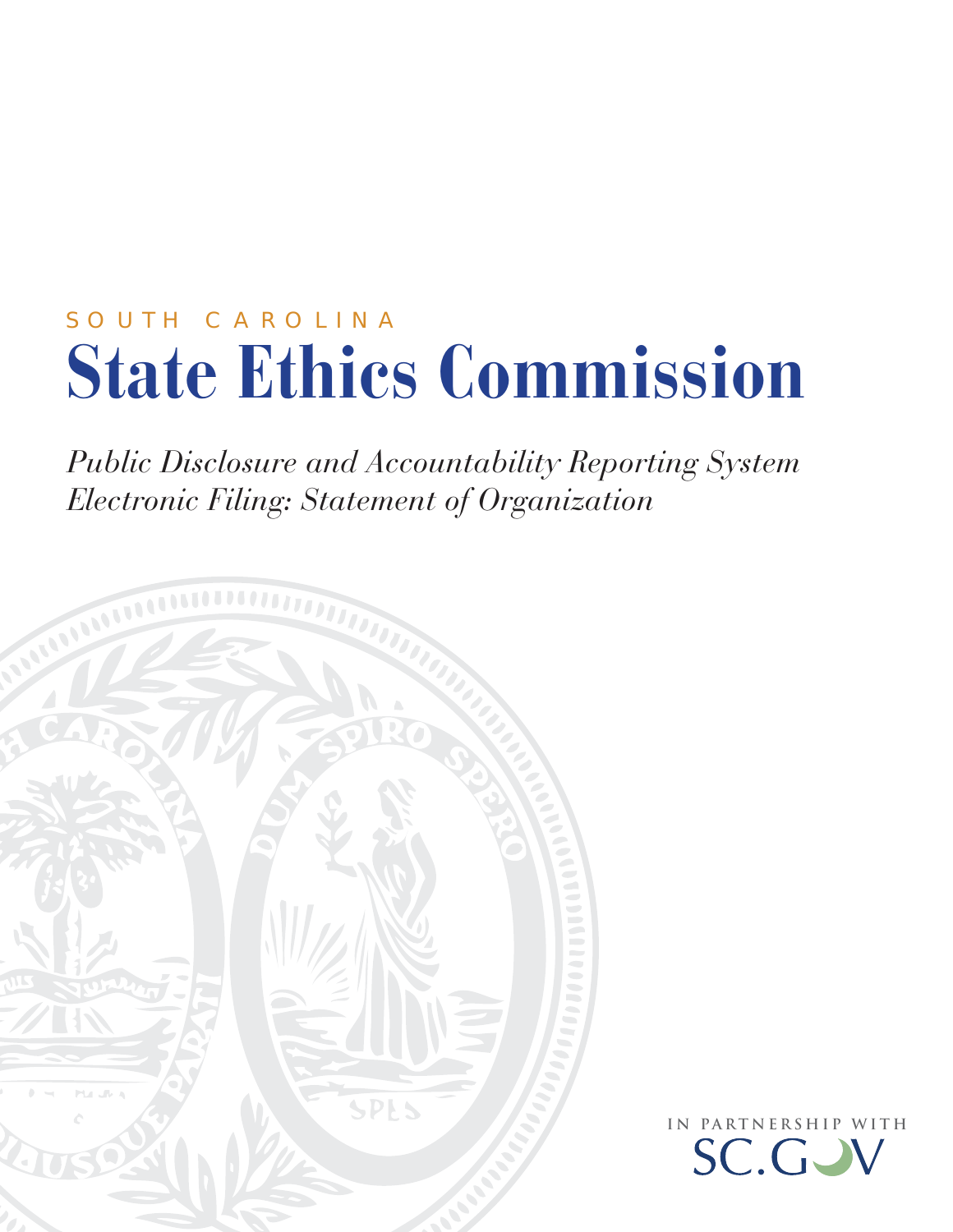| 20 |
|----|
|    |
|    |
| 28 |
|    |
| 30 |
|    |
| 36 |
|    |

## TABLE OF CONTENTS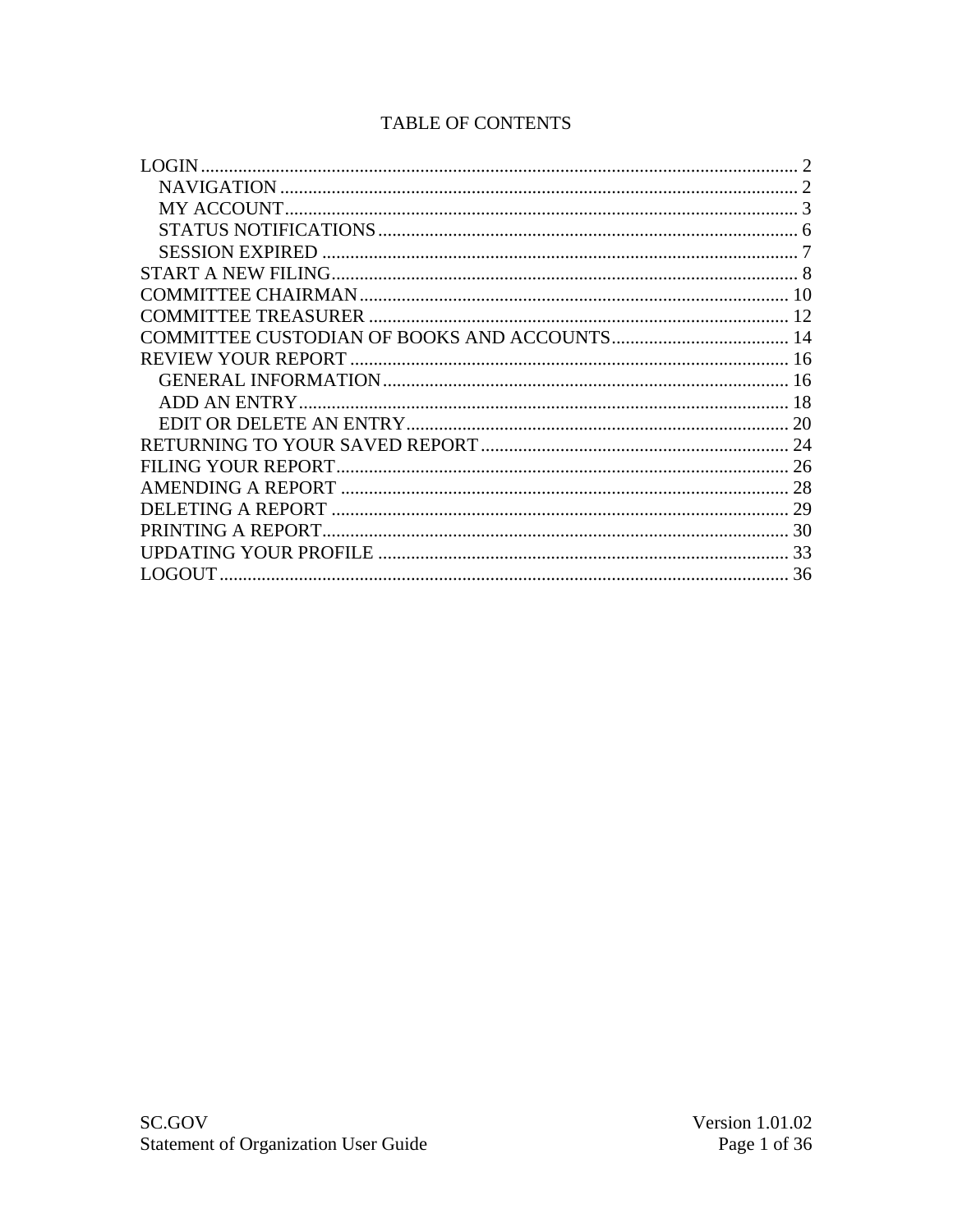## <span id="page-2-0"></span>LOGIN

In order to file your Statement of Organization, you must login to your committee account.

To login to your account go to <https://ssl.sc.gov/EthicsRegistration/Login/Login.aspx>

Enter your username and password and click "Login".

| Home > Electronic Filing                                                                                                                                                |                       |  |  |
|-------------------------------------------------------------------------------------------------------------------------------------------------------------------------|-----------------------|--|--|
| <b>Accountability Reporting</b><br><b>Electronic Filing</b>                                                                                                             |                       |  |  |
| Welcome to the South Carolina State Ethics Commission Public Disclosure and Accountability Reporting System.                                                            |                       |  |  |
| If you are not currently enrolled with our online service, you'll need to create a user account. You only need to do<br>this once. Please do not signup multiple times. |                       |  |  |
| The public will have access to these reports through the Public Disclosure and Accountability Reporting System.                                                         |                       |  |  |
| Login                                                                                                                                                                   |                       |  |  |
| Username                                                                                                                                                                | Forgot your username? |  |  |
| Password                                                                                                                                                                | Forgot your password? |  |  |
|                                                                                                                                                                         | Login                 |  |  |

If you have not registered for an account, go to:

<https://ssl.sc.gov/EthicsRegistration/Login/Login.aspx> to create a new user account. For help with registering a new user account, please refer to the Registration User Guide.

Statements of Organization are filed through Ballot Measure, Non-Candidate Committee, Legislative Caucus and Political Party Campaign Disclosure and Legislative Caucus and Political Party Operating Disclosure accounts. You do not need to register for a separate account to file your Statement of Organization.

#### **NAVIGATION**

Once you have logged in to your account, you are able to navigate through the various sections of the South Carolina State Ethics Commission Public Disclosure and Accountability Reporting System by using the menu on the left of each page. The picture shown on the next page is an example of the left menu.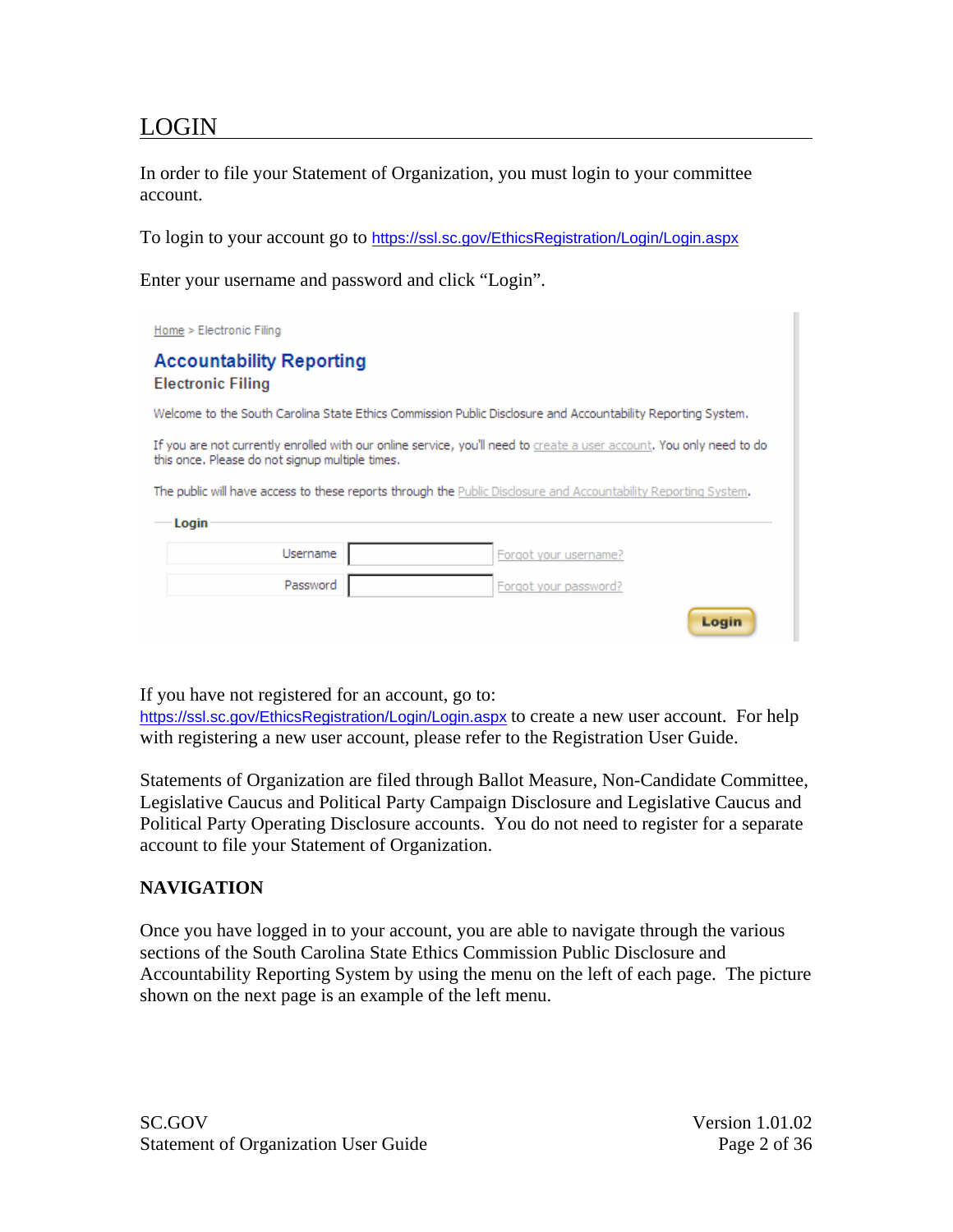<span id="page-3-0"></span>

Public Disclosure - this link provides online access to all Campaign Disclosure reports, Operating Disclosure reports, Statements of Economic Interest and Statements of Organization that have been filed electronically.

Electronic Filing - this will link to the Login Page for Electronic Filing of Campaign Disclosure reports, Operating Disclosure reports, Statements of Economic Interest and Statements of Organization.

Depending on your committee type you will see Operating Disclosure, Ballot Measure or NonCandidate Filings on the left menu. This link provides a menu of your filed and unfiled committee reports.

Statement of Organization - provides a menu of your filed and unfiled reports.

Committee Profile - here you can change the committee contact information.

Financial Information - here you can change the committee financial information (savings and checking account numbers and bank location).

Help with Filing - this link will provide access to a glossary of terms and the user guides for filing reports online.

SC State Ethics Commission - direct link to the SC State Ethics Commission website.

Contact Us - provides information on how to contact the SC State Ethics Commission and who to contact for questions regarding specific topics.

Logout - this will end your session and close your account.

#### **MY ACCOUNT**

Once you have logged in to your account successfully, you will be able to do the following:

- View all Reports
- $\blacksquare$  File a new Disclosure Form
- Edit a saved Disclosure Form
- Amend a filed Disclosure Form
- File a new Statement of Organization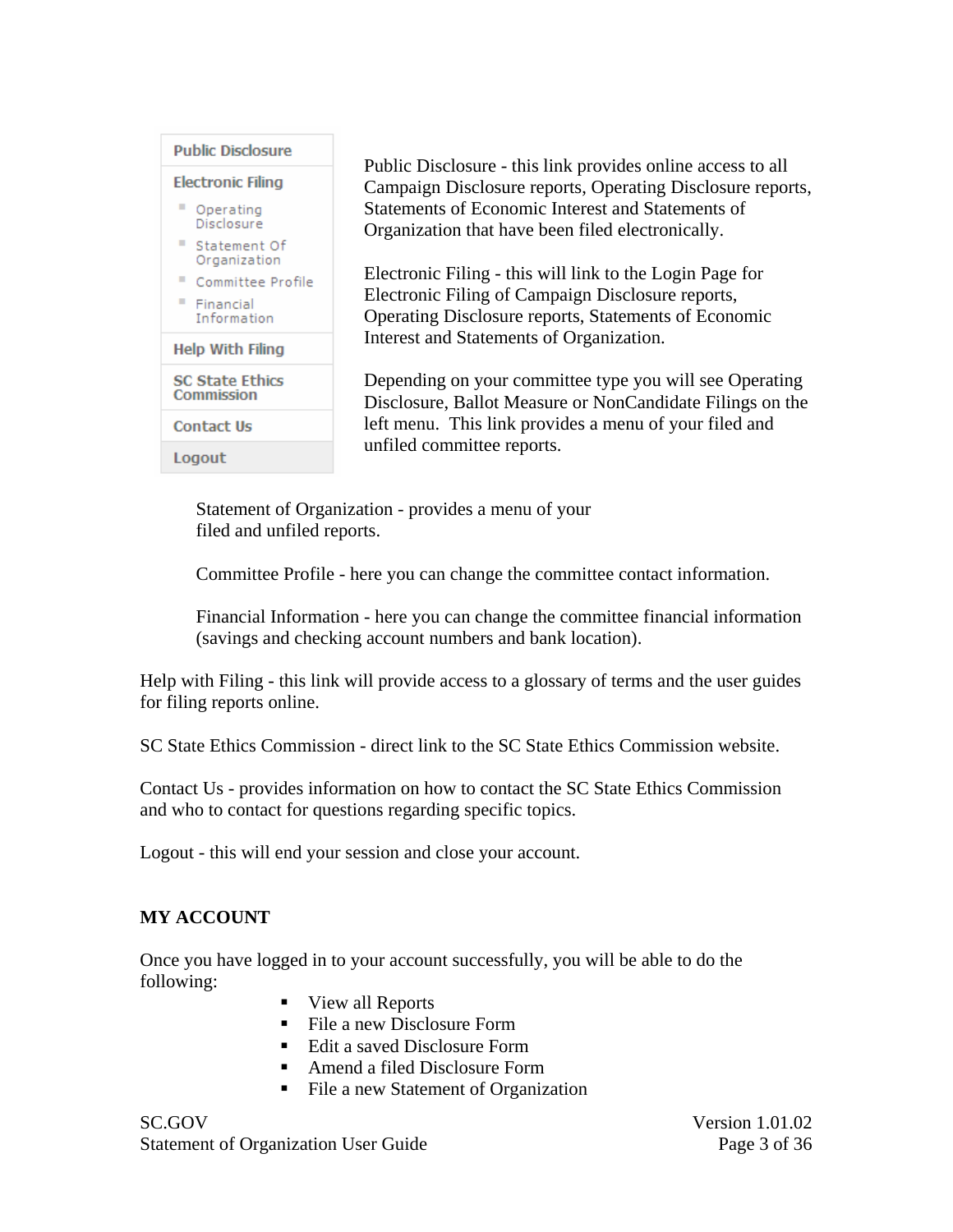- Edit a saved Statement of Organization
- **Amend a filed Statement of Organization**
- Update your committee profile
- Update your committee financial information

Your screen will appear as shown:

| <b>SC.GJV</b>                                                                       |                                                         |                  | Online Services . Agency Listing .                                                                                                                                                                                                                        |
|-------------------------------------------------------------------------------------|---------------------------------------------------------|------------------|-----------------------------------------------------------------------------------------------------------------------------------------------------------------------------------------------------------------------------------------------------------|
| SOUTH CAROLINA                                                                      | <b>State Ethics Commission</b>                          |                  | Public Disclosure and Accountability Reporting System                                                                                                                                                                                                     |
| <b>Public Disclosure</b>                                                            | Home                                                    |                  |                                                                                                                                                                                                                                                           |
| <b>Electronic Filing</b><br>Operating<br>Disclosure<br>Statement Of<br>Organization | <b>Electronic Filing</b><br><b>Directions</b>           |                  | My Account: Committee Statement of Organization<br>Use the left menu to navigate between report types. To review information you have entered, click each tab<br>below. To work with or view a report, click one of the links to the right of the report. |
| Committee Profile<br>ш<br><b>Help With Filing</b>                                   | START A NEW FILING                                      |                  |                                                                                                                                                                                                                                                           |
| <b>SC State Ethics</b><br>Commission                                                |                                                         |                  |                                                                                                                                                                                                                                                           |
| <b>Contact Us</b><br>Logout                                                         | <b>Current Filings</b><br>*** There are no reports. *** | Archived Filings |                                                                                                                                                                                                                                                           |
|                                                                                     |                                                         |                  |                                                                                                                                                                                                                                                           |
| Home   Filing   Help   SC State Ethics Commission   Contact                         |                                                         |                  |                                                                                                                                                                                                                                                           |
| SC.GOV   Policies   Accessibility   Contact SC.GOV                                  |                                                         |                  | Copyright © 2007 State of South Carolina                                                                                                                                                                                                                  |

Current Filings: This folder contains the most current filed version of your Disclosure Forms or your current Statement of Organization and any "Saved" version of reports. "Saved" reports are originals or amendments that are in edit mode and have not yet been filed.

Archived Filings: This folder contains the outdated versions of all reports that have a more recent version located in the Current Filings folder. These reports can no longer be modified.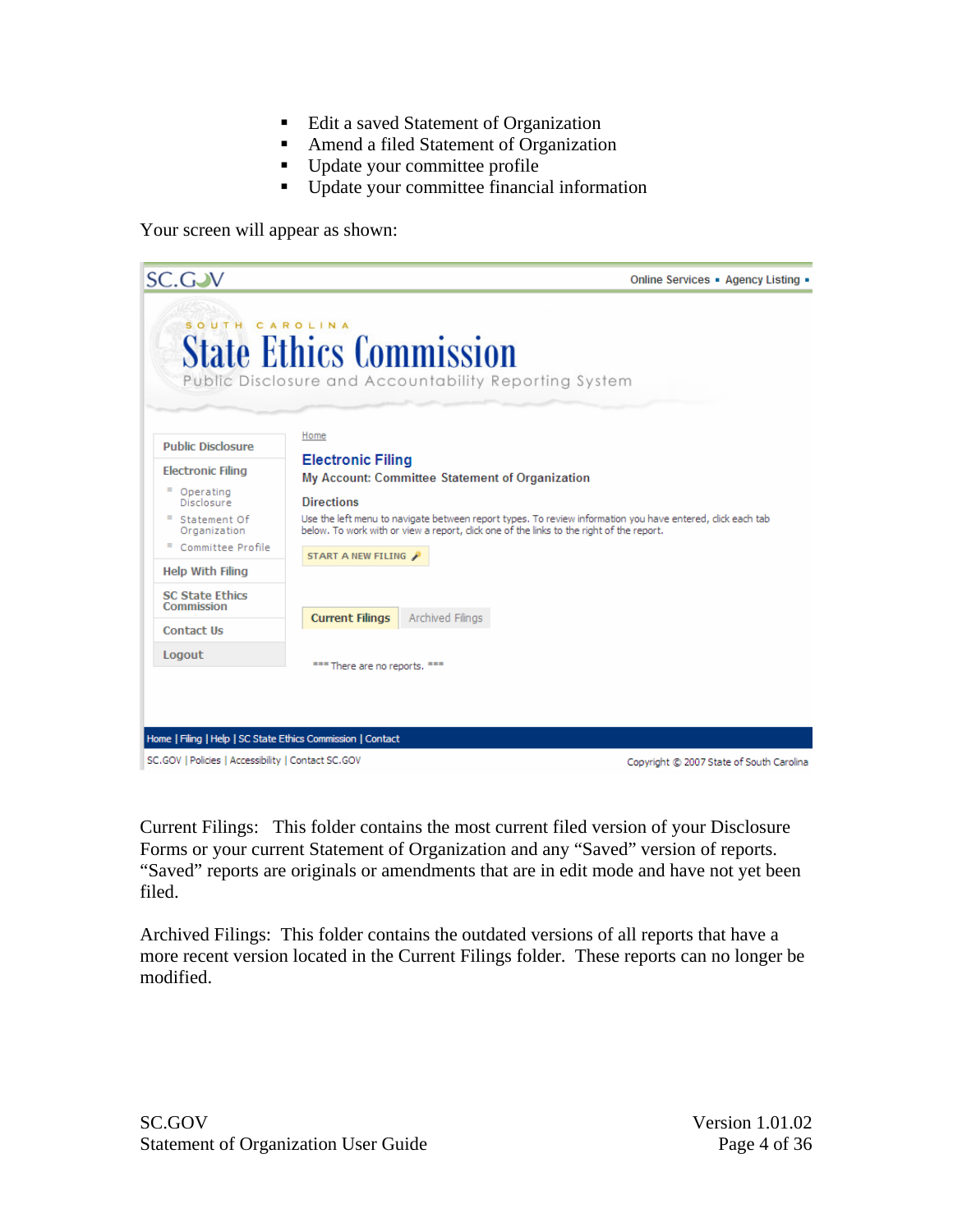Use the left menu to navigate between report types. To view, edit a saved report, or amend a filed one, click the View, Edit or Amend link for the report you wish to work with.

To work with your Statement of Organization, click "Statement of Organization" on the left menu.

| Public Disclosure                                 | Home                                                                                                                                                                                                                                                                                  |
|---------------------------------------------------|---------------------------------------------------------------------------------------------------------------------------------------------------------------------------------------------------------------------------------------------------------------------------------------|
| <b>Electronic Filing</b>                          | <b>Electronic Filing</b><br><b>My Account: Operating Disclosure</b>                                                                                                                                                                                                                   |
| Operating<br>Disclosure                           | <b>Directions</b>                                                                                                                                                                                                                                                                     |
| Statement Of<br>Organization<br>Committee Profile | Use the left menu to navigate between report types. To review information you have entered, click each tab<br>below. To work with or view a report, dick one of the links to the right of the report.                                                                                 |
| Financial                                         | <b>Working with Reports</b>                                                                                                                                                                                                                                                           |
| Information<br>Help With Filing                   | You may only have one Original version of a "Saved" report at a time. To begin a new report, first complete and<br>file your Original "Saved" report. If you choose to amend a report, you are responsible for making any changes<br>necessary to other reports that may be affected. |
| <b>SC State Ethics</b><br>Commission              |                                                                                                                                                                                                                                                                                       |
| Contact Us                                        | START A NEW FILING                                                                                                                                                                                                                                                                    |
| Logout                                            |                                                                                                                                                                                                                                                                                       |
|                                                   | Archived Filings<br><b>Current Filings</b>                                                                                                                                                                                                                                            |
|                                                   | <b>222</b><br>*** There are no reports.                                                                                                                                                                                                                                               |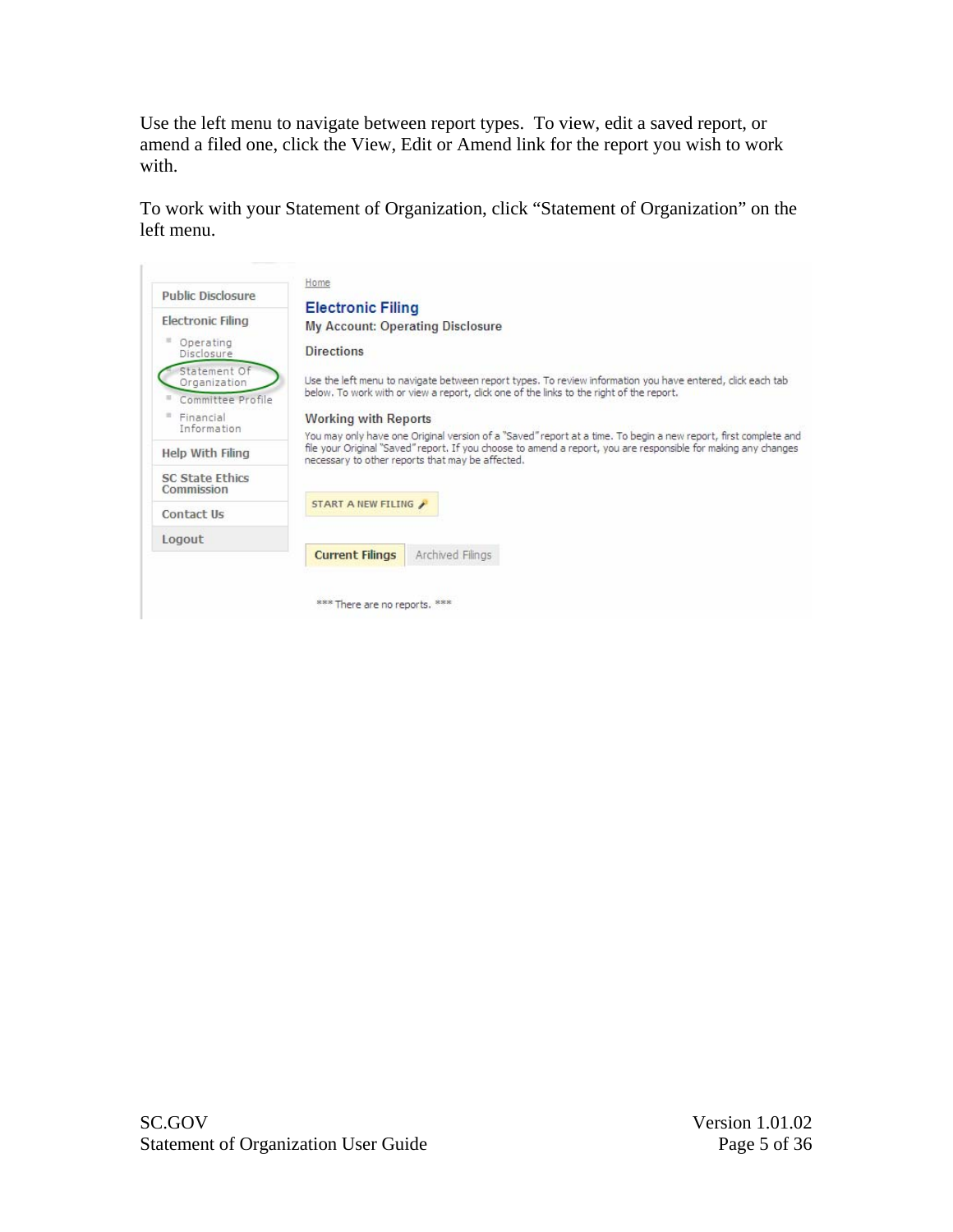<span id="page-6-0"></span>When you select to view **a specific version of a report, edit or amend a report** you will be taken to the Summary tab of your report. The heading displays the committee name and purpose and report version and whether or not it has been filed.

#### **Electronic Filing Committee Statement of Organization: Review Committee Statement of Organization** Committee: BMC1 Purpose: Citizens for the NonSmoking Cities Original, Not Filed **Filing Type: Directions** To review information you have entered, click each tab below. To modify or delete an entry, click the link for that entry. Custodian of Books & Accounts Treasurer **Summary** Chairman **Committee Information** 567 Jackson Columbia, SC 29004 803.676.8867 Orangeburg County Established: 2000 Sponsoring or affiliated organization or trade, profession, or primary interest of committee contributors NonSmoking Cities

To delete a report, see the section titled Delete a Report in this user guide.

#### **STATUS NOTIFICATIONS**

Throughout the application you will receive messages at the top of your screen. These messages will appear when:

- you complete a step successfully
- vou miskey information or leave a required item empty
- vou enter information that may not be valid or acceptable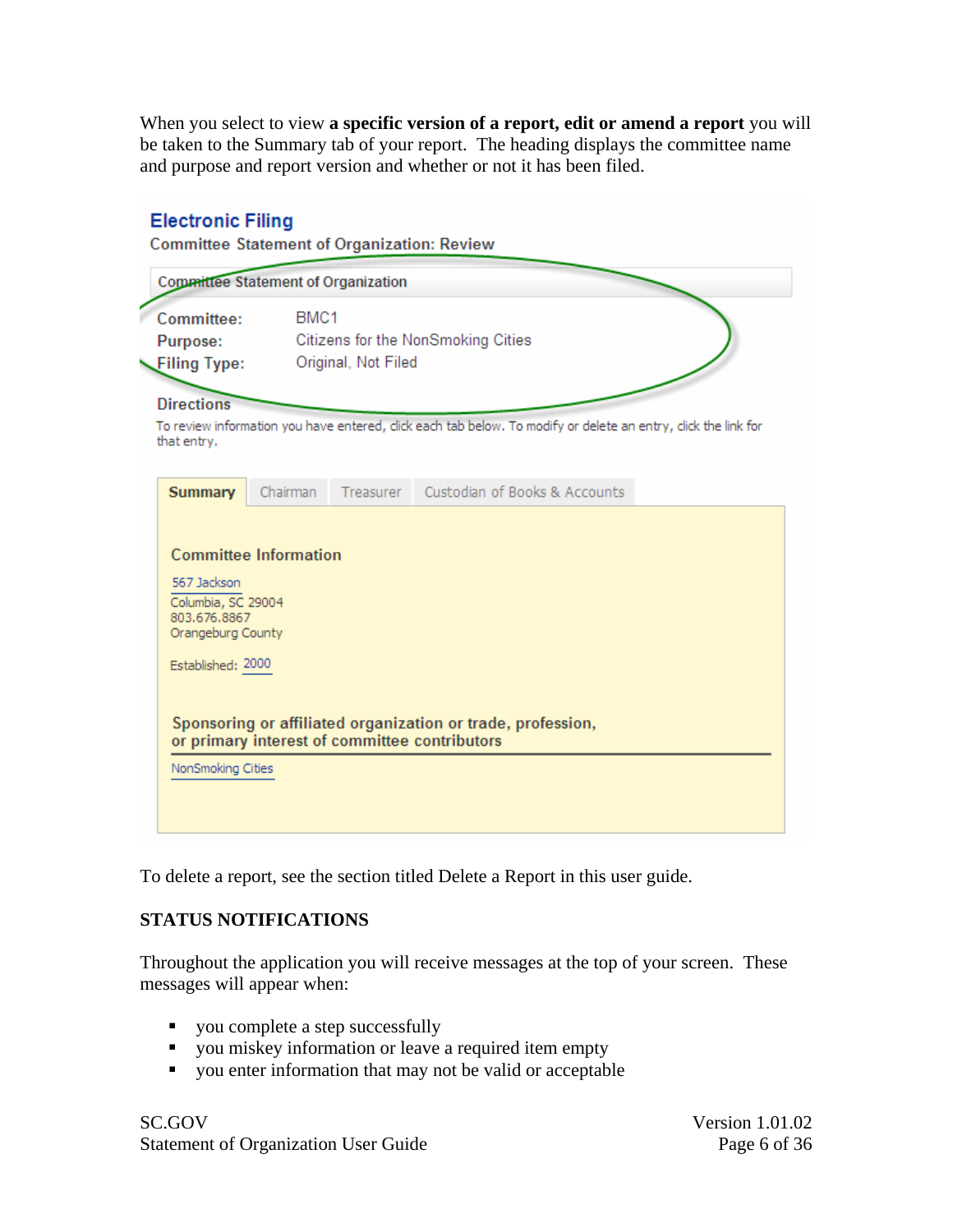<span id="page-7-0"></span>The error messages will help direct you to correct your mistake. The warning messages will ask you to verify the information you have entered and allow you to modify the information if necessary.

Examples are shown below:

| Committee Information saved successfully.                                                |
|------------------------------------------------------------------------------------------|
| Purpose is required.<br>Committee Interest is required.<br>Date Established is required. |
|                                                                                          |
| Your session has expired. Please login again.                                            |

#### **SESSION EXPIRED**

Your session will expire after 30 minutes of inactivity. When your session expires, the system automatically logs you out of your session. To login to your account, you can use the link provided in the center of the page or click on 'Electronic Filing' from the menu on the left.

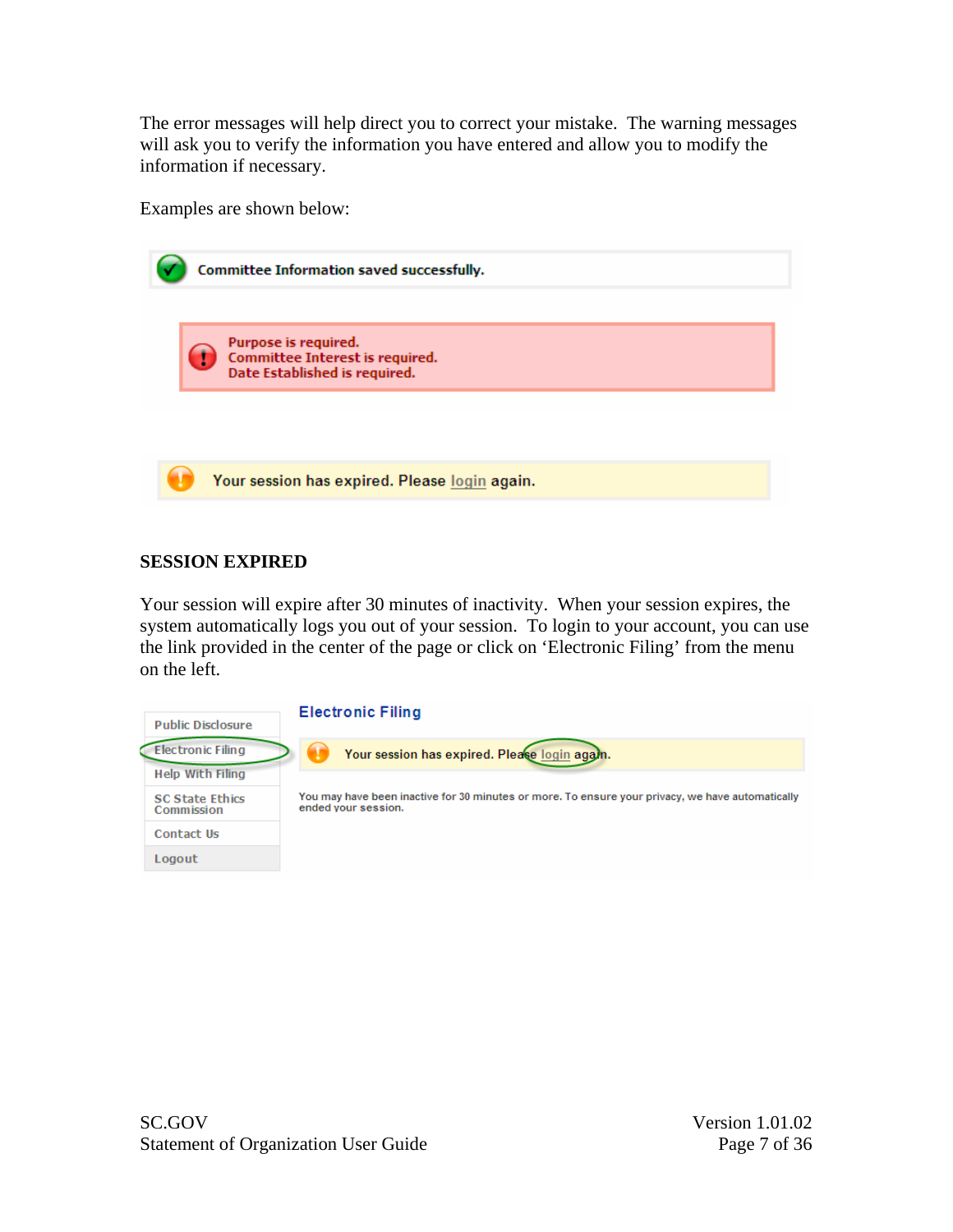## <span id="page-8-0"></span>START A NEW FILING

To start a new filing, click the "Start a New Filing" button.

#### **Electronic Filing**

My Account: Committee Statement of Organization

#### **Directions**

Use the left menu to naviagate between report types. To review information you have entered, dick each tab below. To work with or view a report, click one of the links to the right of the report.

#### **Working with Reports**

You may only have one Original version of a "Saved" report at a time. To begin a new report, first complete and file your Original "Saved" report. If you chose to amend a report, you are responsible for making any changes necessary to other reports that may be affected.

| START NEW FILING              |                  |  |
|-------------------------------|------------------|--|
| <b>Current Filings</b>        | Archived Filings |  |
| *** There are no reports. *** |                  |  |

You may begin completing your Statement of Organization by following the steps outlined below. All fields are required.

- **Step 1** Enter the Purpose of the Committee
- **Step 2** Enter the date the committee was established
- **Step 3** Enter the sponsoring or affiliated organization or trade, profession or primary interest of committee contributors.
- **Step 4** Click 'Next' when you have finished entering the required information.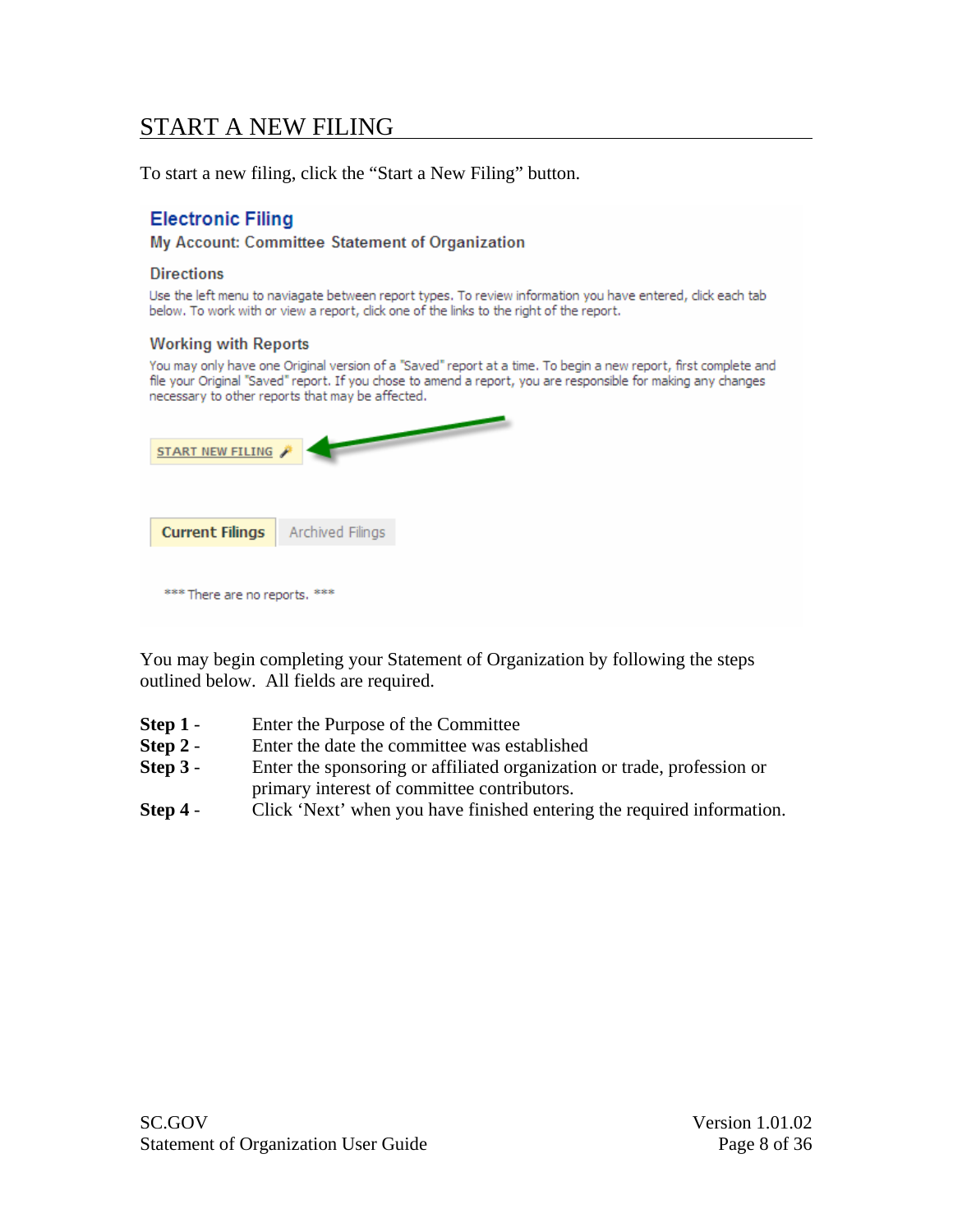#### **Committee Statement of Organization: Committee Information**

Please complete the form below.

| <b>Committee Information</b>                   |                                                                              |  |
|------------------------------------------------|------------------------------------------------------------------------------|--|
| *Purpose of Committee                          |                                                                              |  |
| *Date Established                              |                                                                              |  |
| or primary interest of committee contributors. | Please enter the sponsoring or affiliated organization or trade, profession, |  |
| *Committee Interest                            |                                                                              |  |
|                                                |                                                                              |  |

After you click 'Next', you will receive a message indicating that the information you just entered was saved successfully. To continue, select Enter the Committee Chairman information or review or edit information you have already entered and click 'Next'.

**Committee Statement of Organization: Committee Information** 

| Committee Information saved successfully. |  |                                                                |  |
|-------------------------------------------|--|----------------------------------------------------------------|--|
| How would you like to continue?           |  | C Enter the Committee Chairman<br>C Review or edit information |  |
|                                           |  |                                                                |  |

If you select Review or edit information, you will be taken to the review tab for the information you just entered.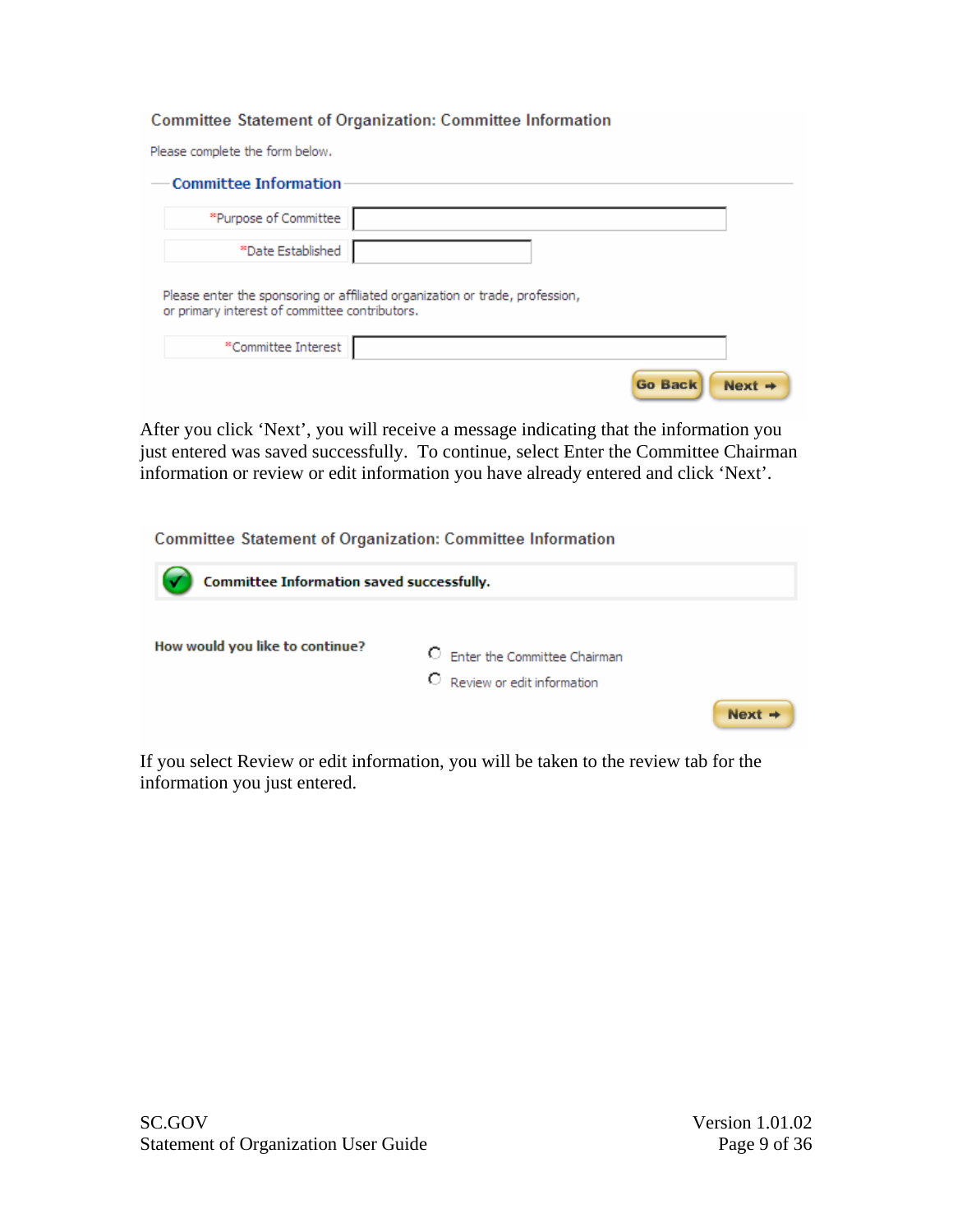## <span id="page-10-0"></span>COMMITTEE CHAIRMAN

You may enter the Committee Chairman by completing the information on this next page:

| Committee Chairman<br>*First Name |                          |  |
|-----------------------------------|--------------------------|--|
|                                   |                          |  |
| Middle Initial                    |                          |  |
| *Last Name                        |                          |  |
| Suffix                            | ᅱ                        |  |
| *Mailing Address                  |                          |  |
| *City                             |                          |  |
| *State                            | $\overline{\phantom{0}}$ |  |
| *Zip Code                         |                          |  |
| *Occupation                       |                          |  |
| *Principal Place of Business      |                          |  |
| *Work Phone Number                |                          |  |
|                                   | <b>SKIP FOR NOW</b>      |  |

Fields marked with an asterisk (\*) are required.

| $Step 1 -$ | Enter the Committee Chairman First Name, Middle Initial (if applicable), |  |  |
|------------|--------------------------------------------------------------------------|--|--|
|            | Last Name and Suffix (if applicable).                                    |  |  |
| $Step 2 -$ | Enter the Committee Chairman Address                                     |  |  |
| $Step 3 -$ | Enter the Committee Chairman Occupation, Place of Business and Work      |  |  |
|            | Phone Number.                                                            |  |  |
| $Step 4 -$ | Click 'Save' when you have completed each of the required fields.        |  |  |
|            |                                                                          |  |  |

Option: If you do not wish to enter the Committee Chairman at this time, mark the checkbox next to 'Skip for Now' to move on to the next section.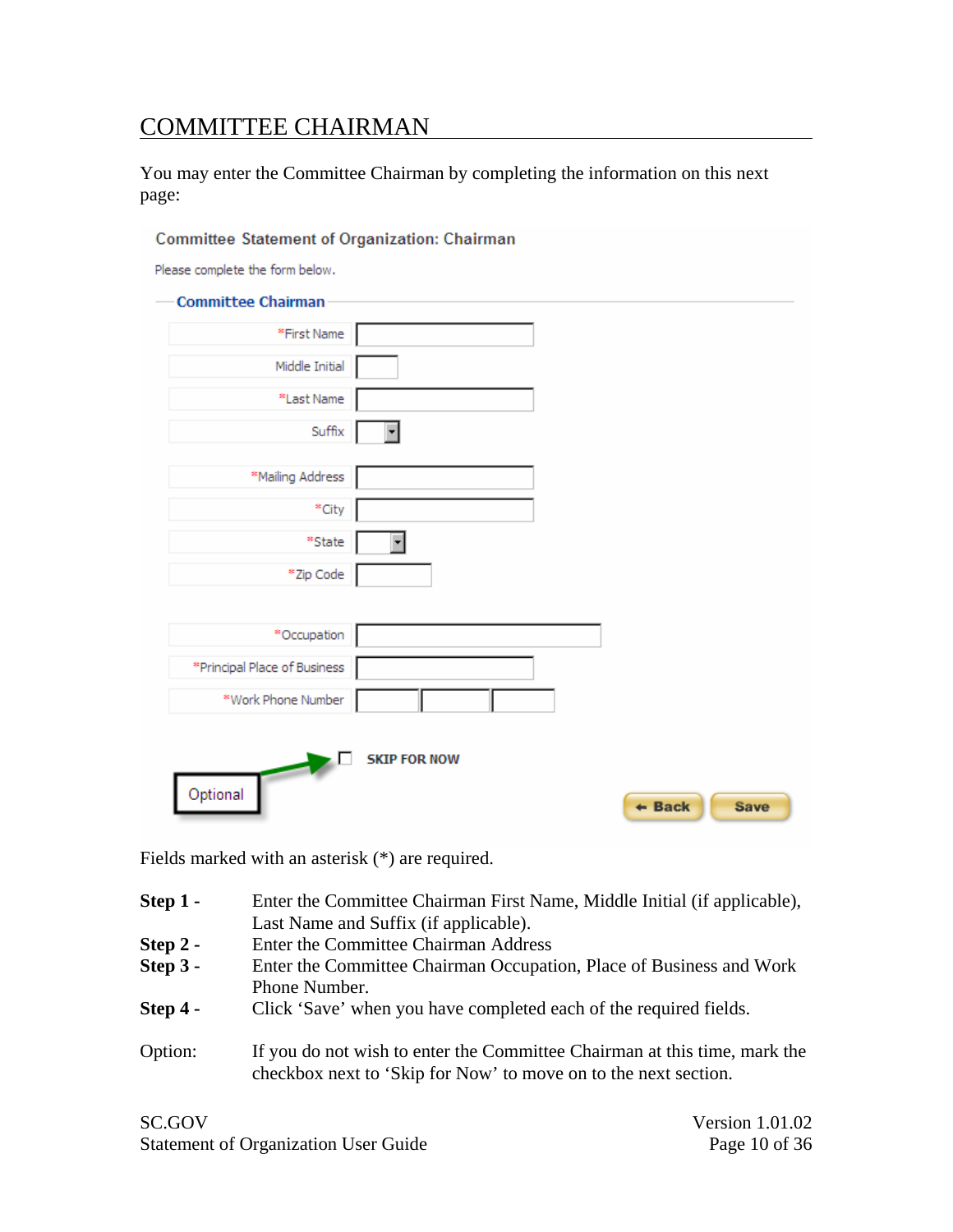After you click 'Save', you will receive a message indicating that the information you just entered was saved successfully. To continue, select Enter the Committee Treasurer information or review or edit information you have already entered and click 'Next'.

| Committee Chairman saved successfully. |                                                                 |          |
|----------------------------------------|-----------------------------------------------------------------|----------|
| How would you like to continue?        | C Enter the Committee Treasurer<br>C Review or edit information | $Next +$ |

If you select Review or edit information, you will be taken to the review tab for the information you just entered.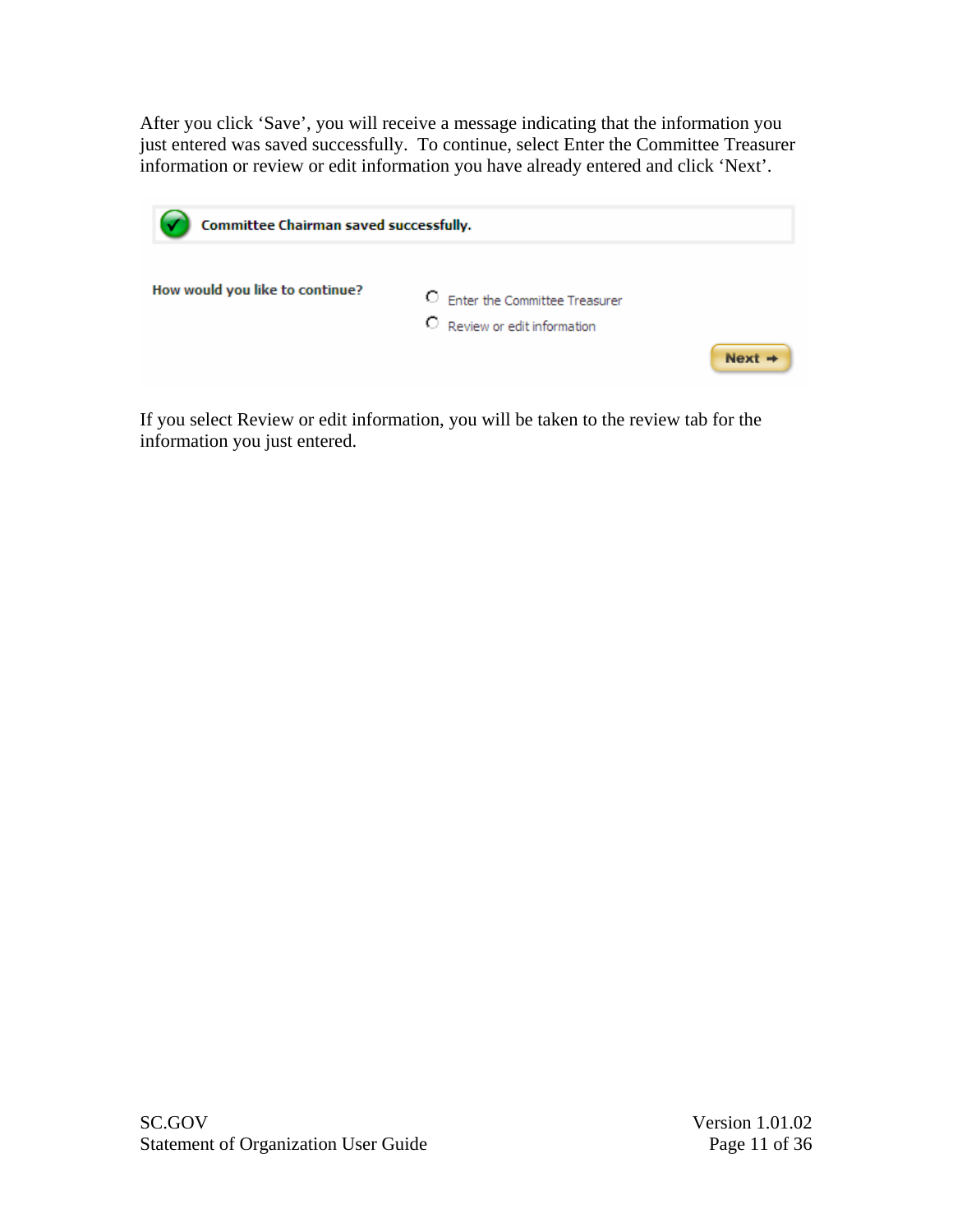## <span id="page-12-0"></span>COMMITTEE TREASURER

You may enter the Committee Treasurer by completing the information on this next page:

**Committee Statement of Organization: Treasurer** 

Please complete the form below.

| <b>Committee Treasurer</b>   |                         |                  |
|------------------------------|-------------------------|------------------|
| *First Name                  |                         |                  |
| Middle Initial               |                         |                  |
| *Last Name                   |                         |                  |
| Suffix                       | $\overline{\mathbf{r}}$ |                  |
| *Mailing Address             |                         |                  |
| $\ast$ City                  |                         |                  |
| *State                       |                         |                  |
| *Zip Code                    |                         |                  |
|                              |                         |                  |
| *Occupation                  |                         |                  |
| *Principal Place of Business |                         |                  |
| *Work Phone Number           |                         |                  |
| Optional                     | <b>SKIP FOR NOW</b>     | $+$ Back<br>Save |

All fields marked with an asterisk (\*) are required.

| $Step 1 -$ | Enter the Committee Treasurer First Name, Middle Initial (if applicable),<br>Last Name and Suffix (if applicable).                            |
|------------|-----------------------------------------------------------------------------------------------------------------------------------------------|
| $Step 2 -$ | <b>Enter the Committee Treasurer Address</b>                                                                                                  |
| Step 3 -   | Enter the Committee Treasurer Occupation, Place of Business and Work<br>Phone Number.                                                         |
| $Step 4 -$ | Click 'Save' when you have completed each of the required fields.                                                                             |
| Option:    | If you do not wish to enter the Committee Treasurer at this time, mark the<br>checkbox next to 'Skip for Now' to move on to the next section. |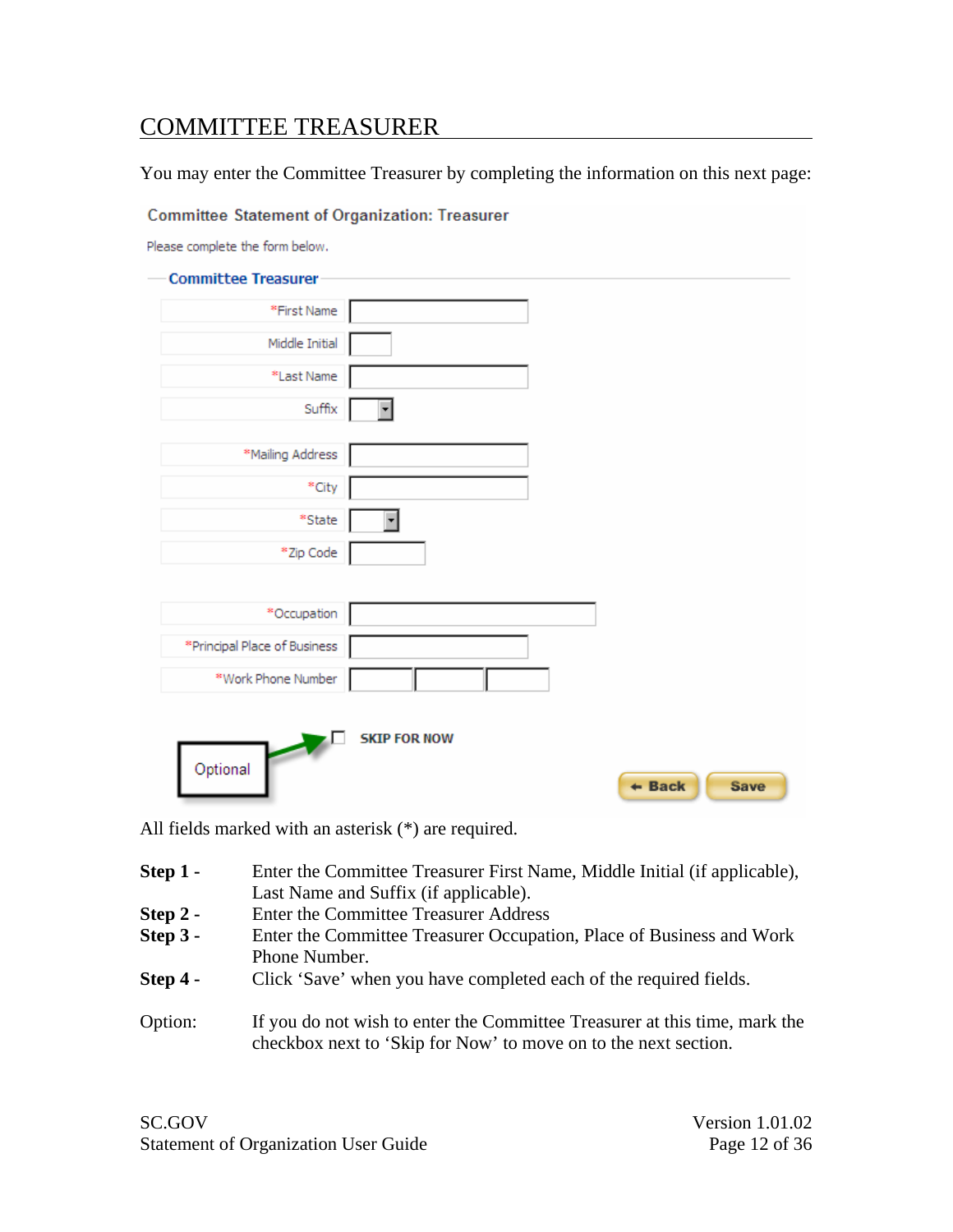After you click 'Save', you will receive a message indicating that the information you just entered was saved successfully. To continue, select Enter the Committee Custodian of Books and Accounts information or review or edit information you have already entered and click 'Next'.

| Committee Treasurer saved successfully. |                                                                                                       |  |  |  |
|-----------------------------------------|-------------------------------------------------------------------------------------------------------|--|--|--|
| How would you like to continue?         | О.<br>Enter the Committee Custodian of Books and Accounts<br>C Review or edit information<br>$Next +$ |  |  |  |

If you select Review or edit information, you will be taken to the review tab for the information you just entered.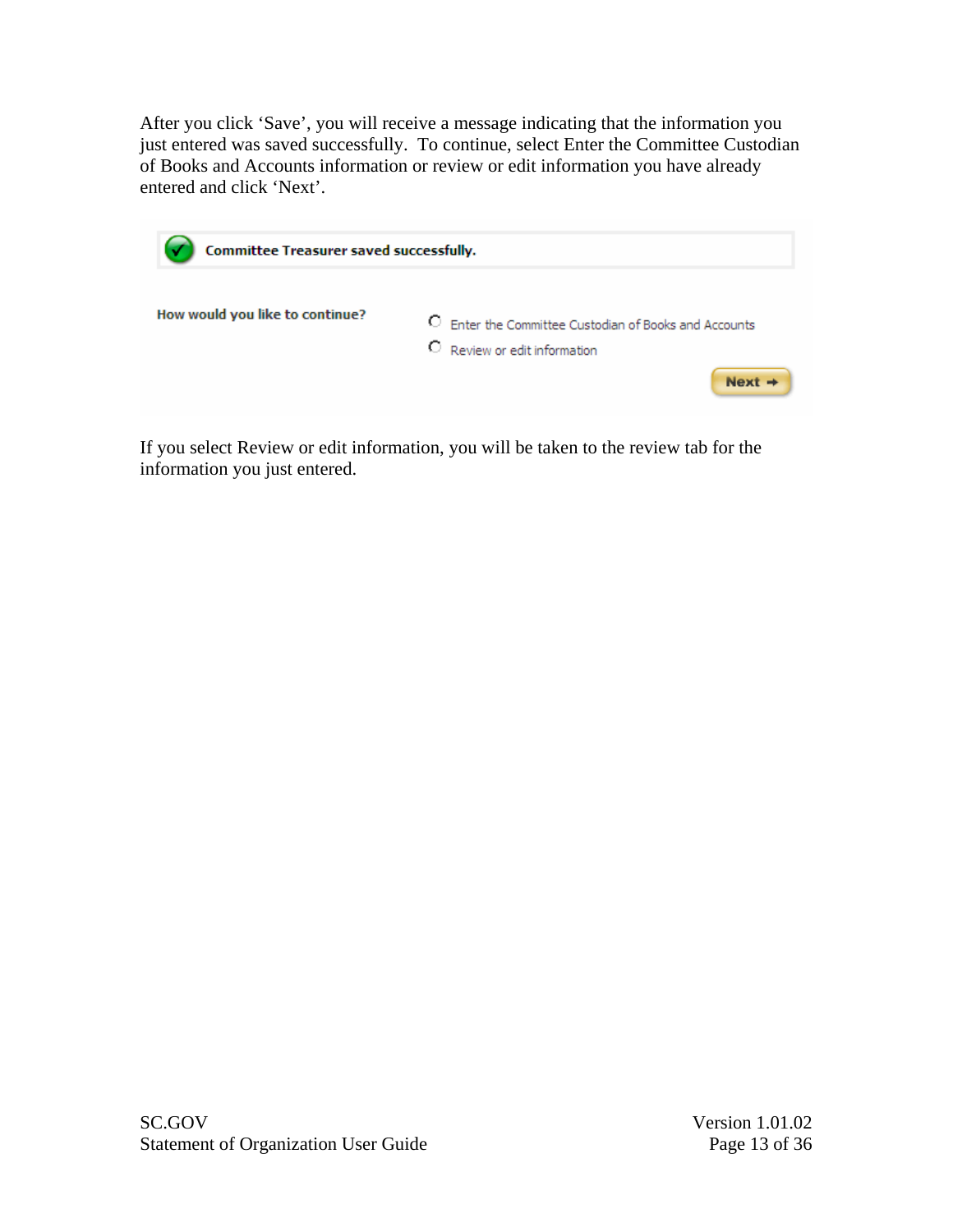## <span id="page-14-0"></span>COMMITTEE CUSTODIAN OF BOOKS AND ACCOUNTS

You may enter the Committee Custodian of Books and Accounts by completing the information on this next page:

Committee Statement of Organization: Custodian of Books and Accounts

Please complete the form below.

| Committee Custodian of Books and Accounts- |                         |                         |
|--------------------------------------------|-------------------------|-------------------------|
| *First Name                                |                         |                         |
| Middle Initial                             |                         |                         |
| *Last Name                                 |                         |                         |
| Suffix                                     | $\overline{\mathbf{r}}$ |                         |
| *Mailing Address                           |                         |                         |
| *City                                      |                         |                         |
| *State                                     |                         |                         |
| *Zip Code                                  |                         |                         |
| *Occupation                                |                         |                         |
| *Principal Place of Business               |                         |                         |
| *Work Phone Number                         |                         |                         |
| Optional                                   | <b>SKIP FOR NOW</b>     | $+$ Back<br><b>Save</b> |

All fields marked with an asterisk(\*) are required.

- **Step 1 -** Enter the Committee Custodian of Books and Accounts First Name, Middle Initial (if applicable), Last Name and Suffix (if applicable).
- **Step 2 -** Enter the Committee Custodian of Books and Accounts Address
- **Step 3 -** Enter the Committee Custodian of Books and Accounts Occupation, Place of Business and Work Phone Number.
- **Step 4 -** Click 'Save' when you have completed each of the required fields.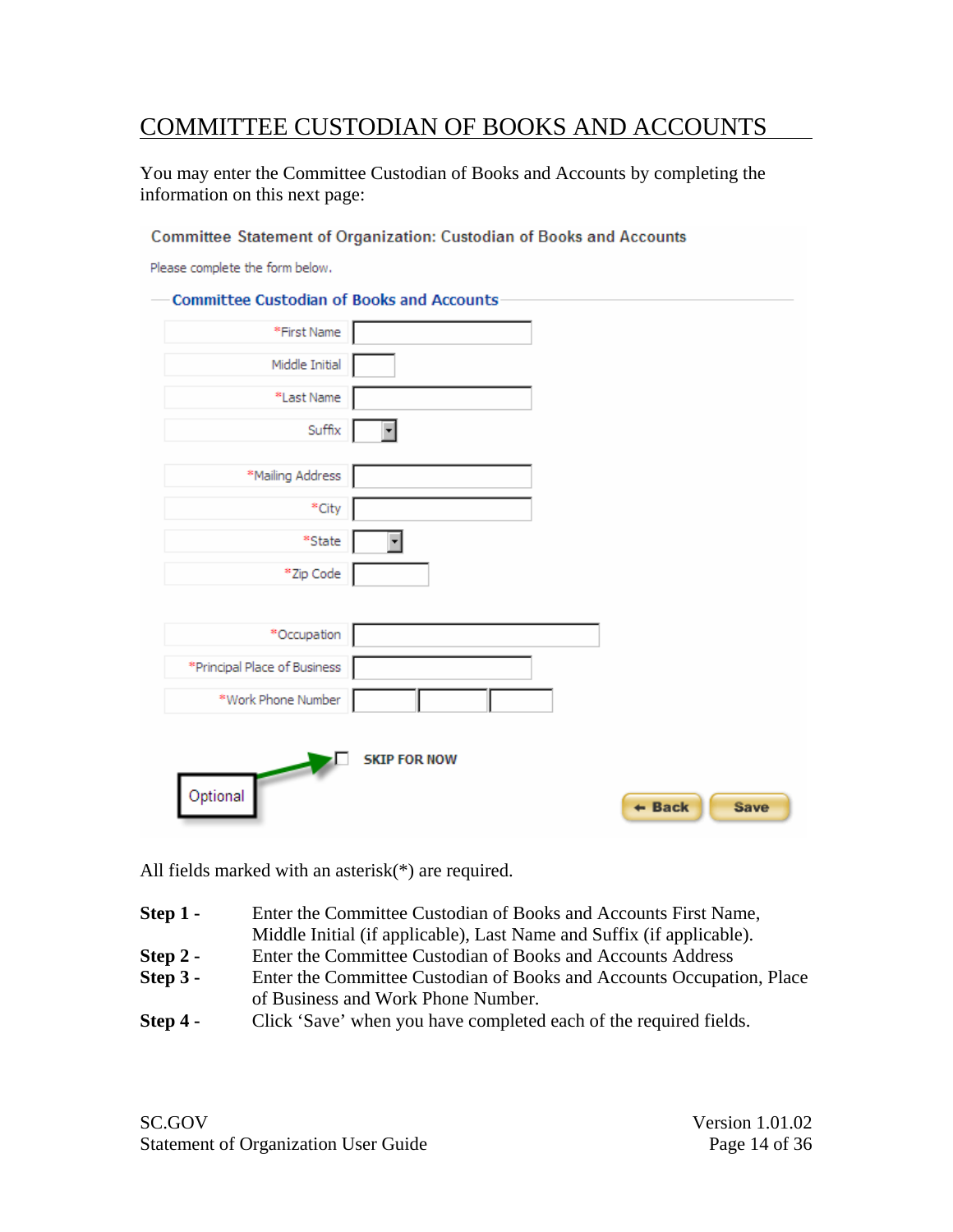Option: If you do not wish to enter the Committee Custodian of Books and Accounts at this time, mark the checkbox next to 'Skip for Now' to move on to the next section.

After you click 'Save', you will receive a message indicating that the information you just entered was saved successfully. You have completed each section of the Statement of Organization. To review the information you have entered, click 'Next'.

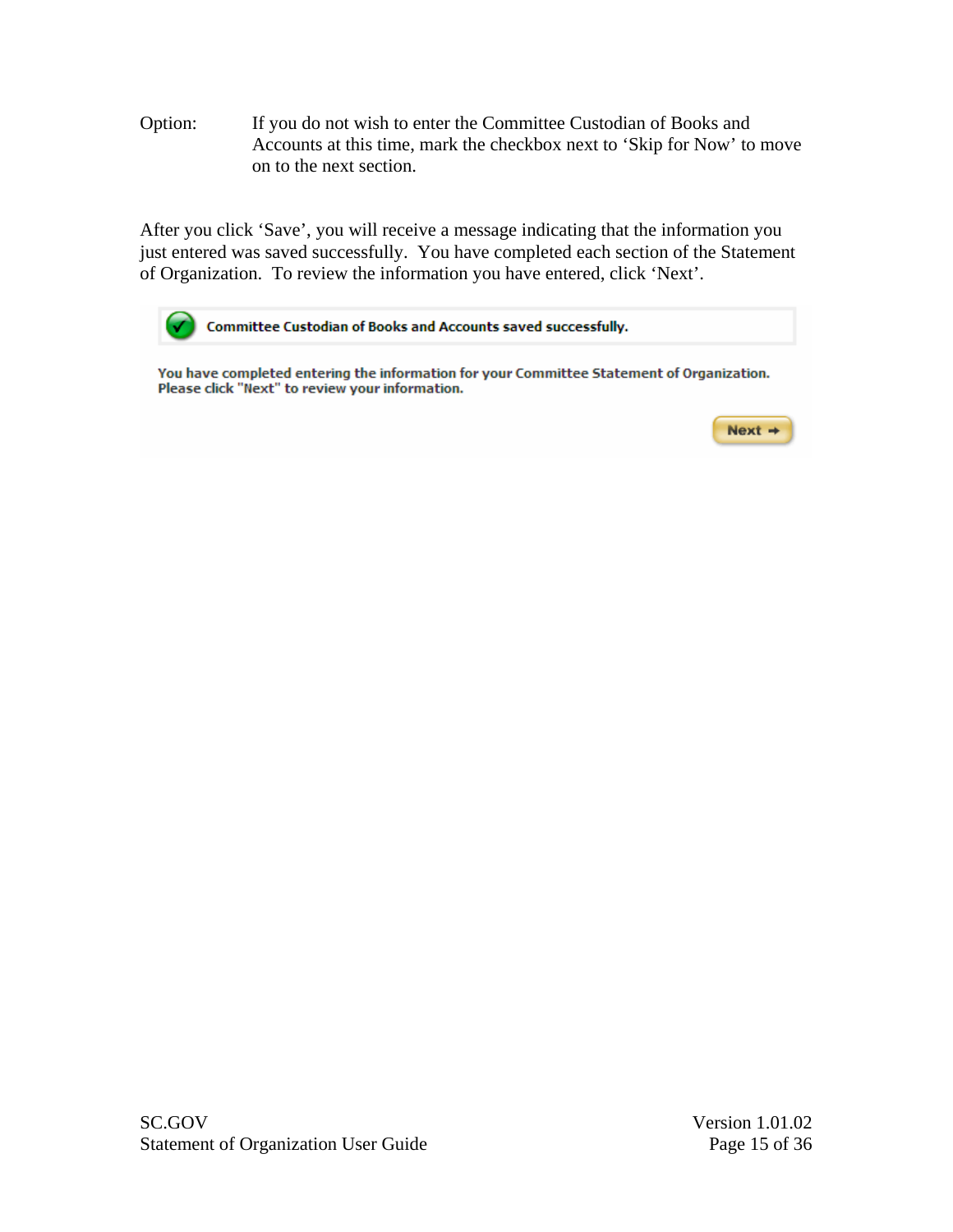## <span id="page-16-0"></span>REVIEW YOUR REPORT

#### **GENERAL INFORMATION**

(1) After each section of the Statement of Organization form you have the option to "Review or edit information". If you select this item you will be taken to the review tab of that section.

(2) Once you have completed each section you will review your report. You will be taken to the Summary tab of your report. The heading displays your committee name and purpose and the version of the report that you are working in. The Summary tab displays your committee demographic information (3), the date the committee was established (4) and the committee interest (5).

#### **Committee Statement of Organization: Review**

| <b>Committee Statement of Organization</b> |                                    |  |  |  |
|--------------------------------------------|------------------------------------|--|--|--|
| Committee:                                 | BMC <sub>1</sub>                   |  |  |  |
| Purpose:                                   | Citizens for the NonSmoking Cities |  |  |  |
| <b>Filing Type:</b>                        | Original, Not Filed                |  |  |  |

#### **Directions**

To review information you have entered, click each tab below. To modify or delete an entry, click the link for that entry.

| <b>Summary</b>                                                                                               | Chairman                     |  | Treasurer Custodian of Books & Accounts |  |  |
|--------------------------------------------------------------------------------------------------------------|------------------------------|--|-----------------------------------------|--|--|
|                                                                                                              |                              |  |                                         |  |  |
|                                                                                                              | <b>Committee Information</b> |  |                                         |  |  |
| 567 Jackson ·                                                                                                |                              |  |                                         |  |  |
| Columbia, SC 29004<br>803.676.8867                                                                           |                              |  |                                         |  |  |
| Orangeburg County                                                                                            |                              |  |                                         |  |  |
| Established: 2000                                                                                            |                              |  |                                         |  |  |
| Sponsoring or affiliated organization or trade, profession,<br>or primary interest of committee contributors |                              |  |                                         |  |  |
| NonSmoking Cities.                                                                                           |                              |  |                                         |  |  |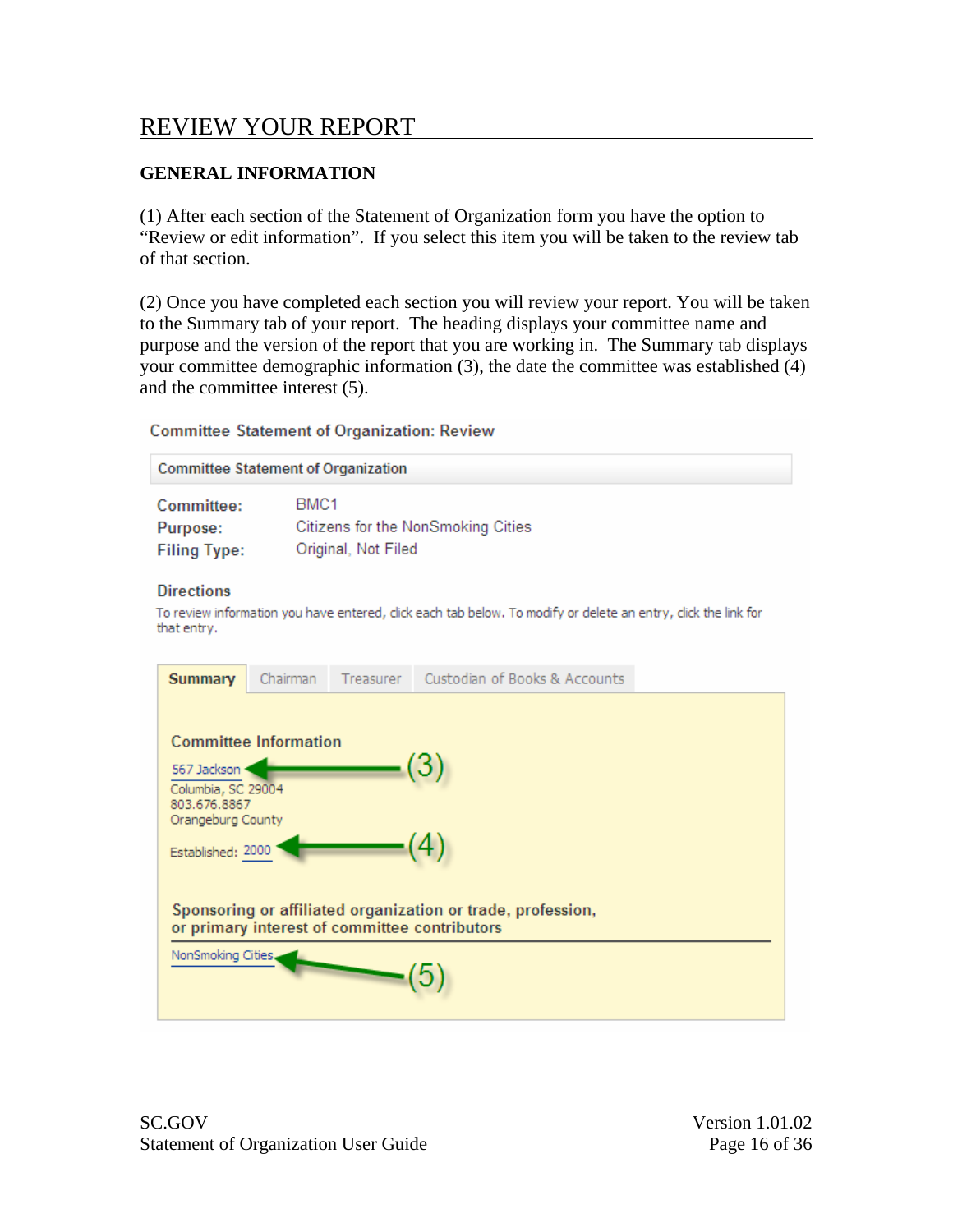(3) You can edit your demographic information by clicking on the address link. Refer to the section Updating your Profile in this User Guide to see how your changes may affect other reports.

(4) You can edit the date the committee was established by clicking the date in the summary tab.

Modify information as necessary and click 'Save' to continue. If you do not want to modify your report type, click 'Back'.

(5) You can edit the committee interest by clicking the link for the committee interest that you had previously entered.

Modify information as necessary and click 'Save' to continue. If you do not want to modify your report type, click 'Back'.

If you change any information, you will receive a message that the report type has been update successfully. Click 'Continue' to move on.



Report information has been updated successfully. Please click 'Continue' to preview report.

(6) Once you are in the report review, you can navigate between sections of the Statement of Organization using the tabs.

(7) You can add, edit and delete the persons named in each section.

(8) If you have not entered any items in a section, the tab will be empty. The tab will contain a link for you to add the person holding that position to that section. An image of this screen is shown on the next page.

(9) If at any time you are done working with your report and want to return to your account page, you can click 'Done' at the bottom of each of the review tab pages or click 'Statement of Organization' from the menu on the left.

**Continue**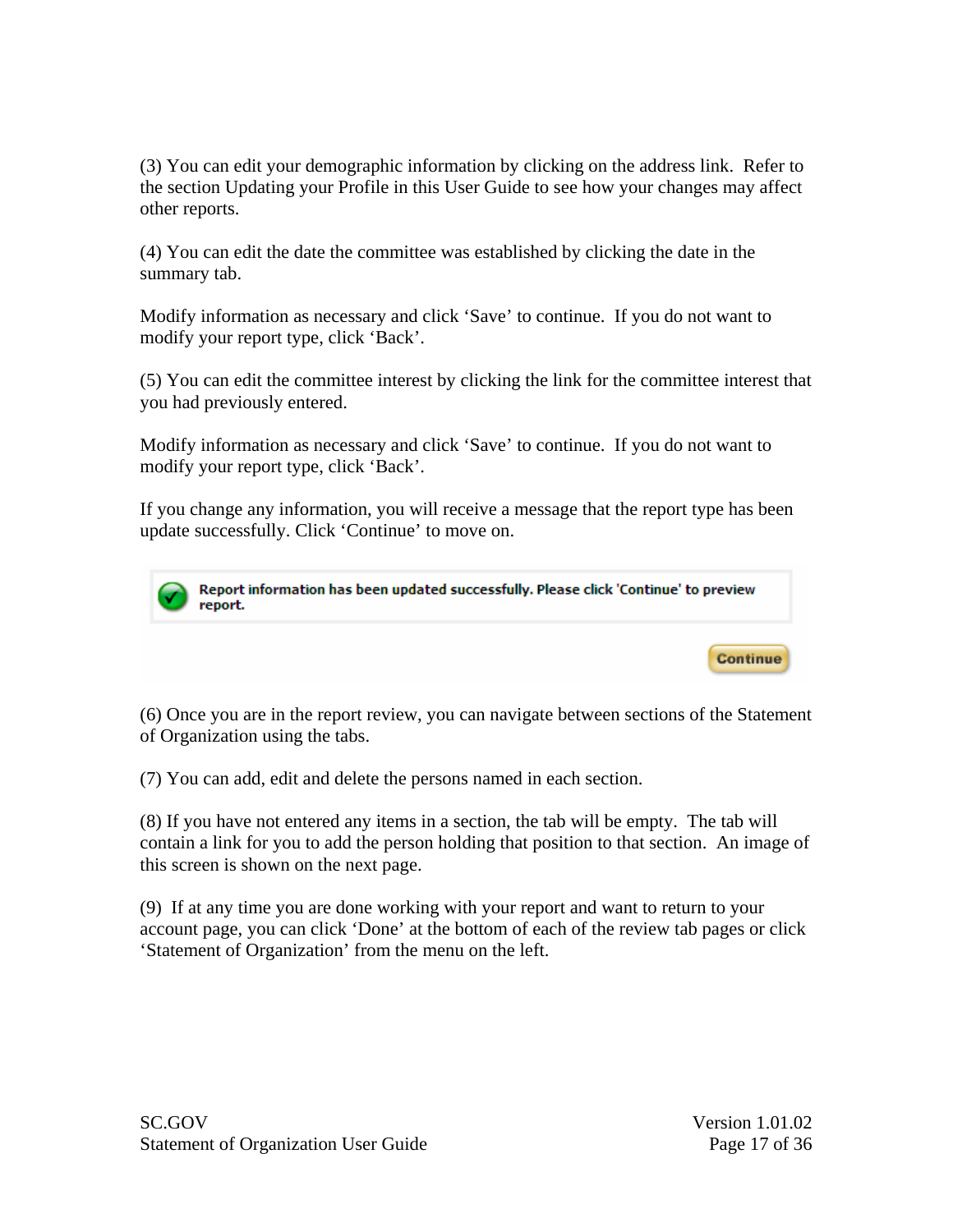<span id="page-18-0"></span>

### **ADD AN ENTRY**

(1) To add information for one of the positions, click on the position tab on your screen.

| <b>Summary</b><br>Chairman                                                 | Treasurer Custodian of Books & Accounts                                                                      |                            |
|----------------------------------------------------------------------------|--------------------------------------------------------------------------------------------------------------|----------------------------|
| <b>Committee Information</b>                                               |                                                                                                              | Click on one of these tabs |
| 123 Taylor Street<br>Columbia, SC 20999<br>456.456.4566<br>Richland County |                                                                                                              |                            |
| Established: 9/08/2000                                                     |                                                                                                              |                            |
|                                                                            | Sponsoring or affiliated organization or trade, profession,<br>or primary interest of committee contributors |                            |
| Democratic candidate support                                               |                                                                                                              |                            |

(2) Positions that do not have information entered will state that there is no information reported for that position. A link will be provided to add the position. Click on the link to add information for that position.

| Summary      | <b>Chairman</b>               | Treasurer Custodian of Books & Accounts |
|--------------|-------------------------------|-----------------------------------------|
|              |                               |                                         |
| Add Chairman | *** No Chairman Reported. *** |                                         |

Follow the steps previously outlined in this user guide to add the position.

SC.GOV Version 1.01.02 Statement of Organization User Guide Page 18 of 36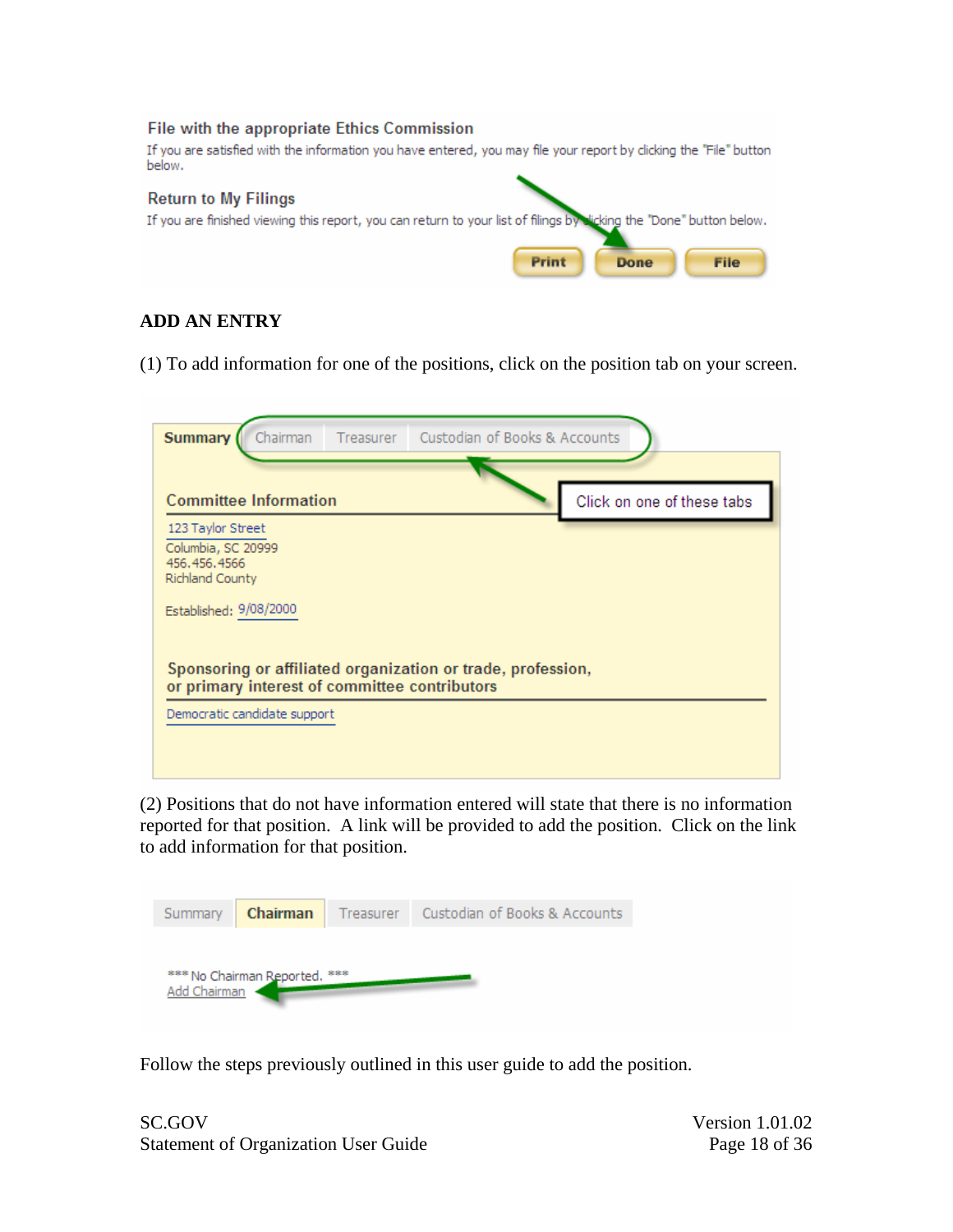When you have successfully added the position, you will see a successful message. Select that you would like to review or edit information and click 'Next' to continue.

| Committee Chairman saved successfully. |                              |          |  |  |
|----------------------------------------|------------------------------|----------|--|--|
| How would you like to continue?        | C Review or edit information | $Next +$ |  |  |

(3) The example provided was adding a Committee Chairman. To add the Committee Treasurer or the Committee Custodian of Books and Accounts, select that Position tab and following the same steps outlined in this section.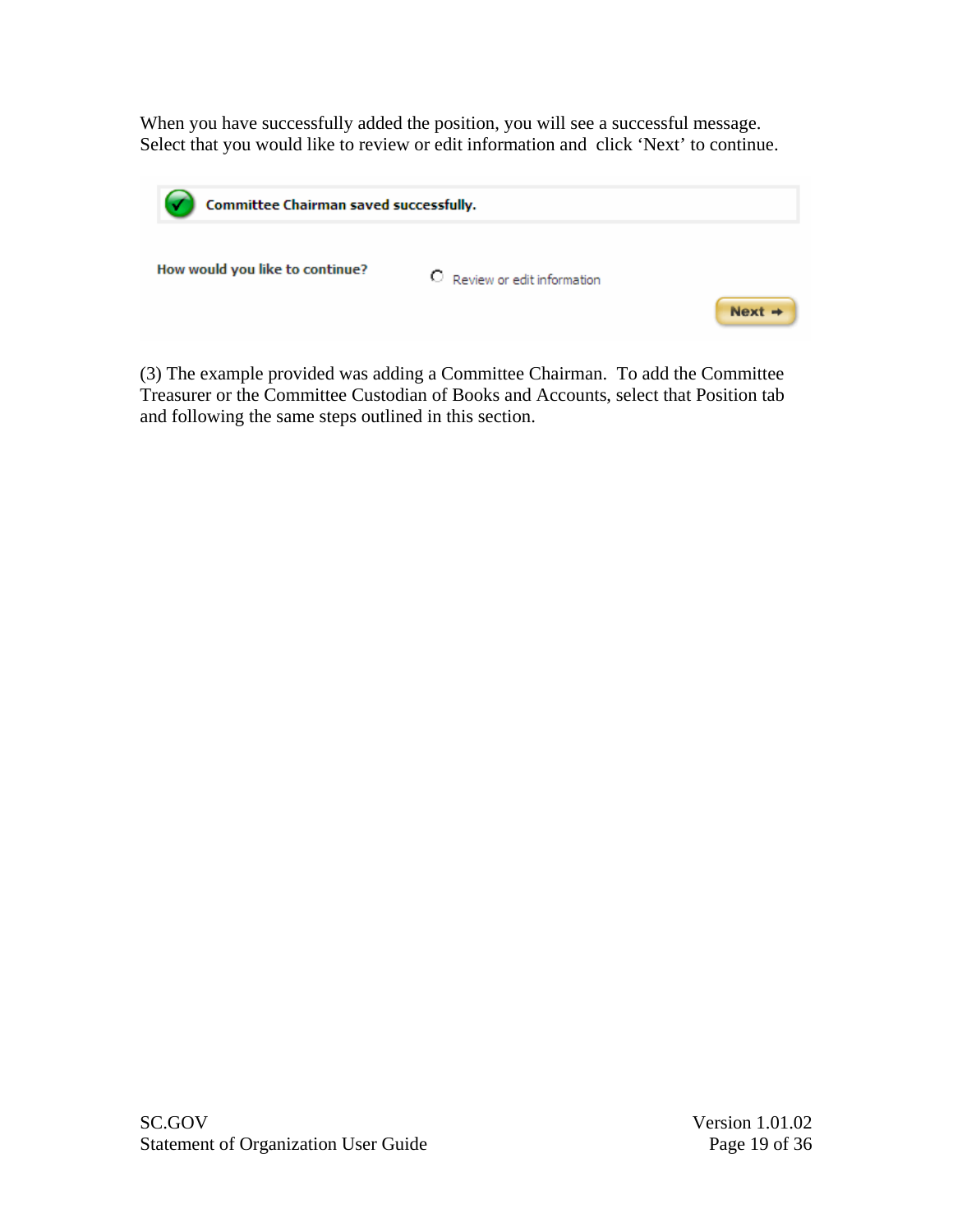#### <span id="page-20-0"></span>**EDIT OR DELETE AN ENTRY**

(1) To edit or delete information for one of the positions, click on the position tab on your screen.

| Chairman<br><b>Summary</b>                                                                                   | Treasurer | Custodian of Books & Accounts |                            |  |  |  |
|--------------------------------------------------------------------------------------------------------------|-----------|-------------------------------|----------------------------|--|--|--|
| <b>Committee Information</b>                                                                                 |           |                               | Click on one of these tabs |  |  |  |
| 123 Taylor Street<br>Columbia, SC 20999<br>456.456.4566                                                      |           |                               |                            |  |  |  |
| Richland County<br>Established: 9/08/2000                                                                    |           |                               |                            |  |  |  |
| Sponsoring or affiliated organization or trade, profession,<br>or primary interest of committee contributors |           |                               |                            |  |  |  |
| Democratic candidate support                                                                                 |           |                               |                            |  |  |  |
|                                                                                                              |           |                               |                            |  |  |  |

(2) After you have selected the position, click on the link of the person's name who holds that position to edit or delete that position.

| Summary                                                             | Chairman | Treasurer | Custodian of Books & Accounts |  |
|---------------------------------------------------------------------|----------|-----------|-------------------------------|--|
| Chairman<br>Mary Wilson<br>567 Jackson Street<br>Columbia, SC 29568 |          |           |                               |  |
| Occupation<br>Attorney<br>Calhoun Law Firm<br>803.566.5666          |          |           |                               |  |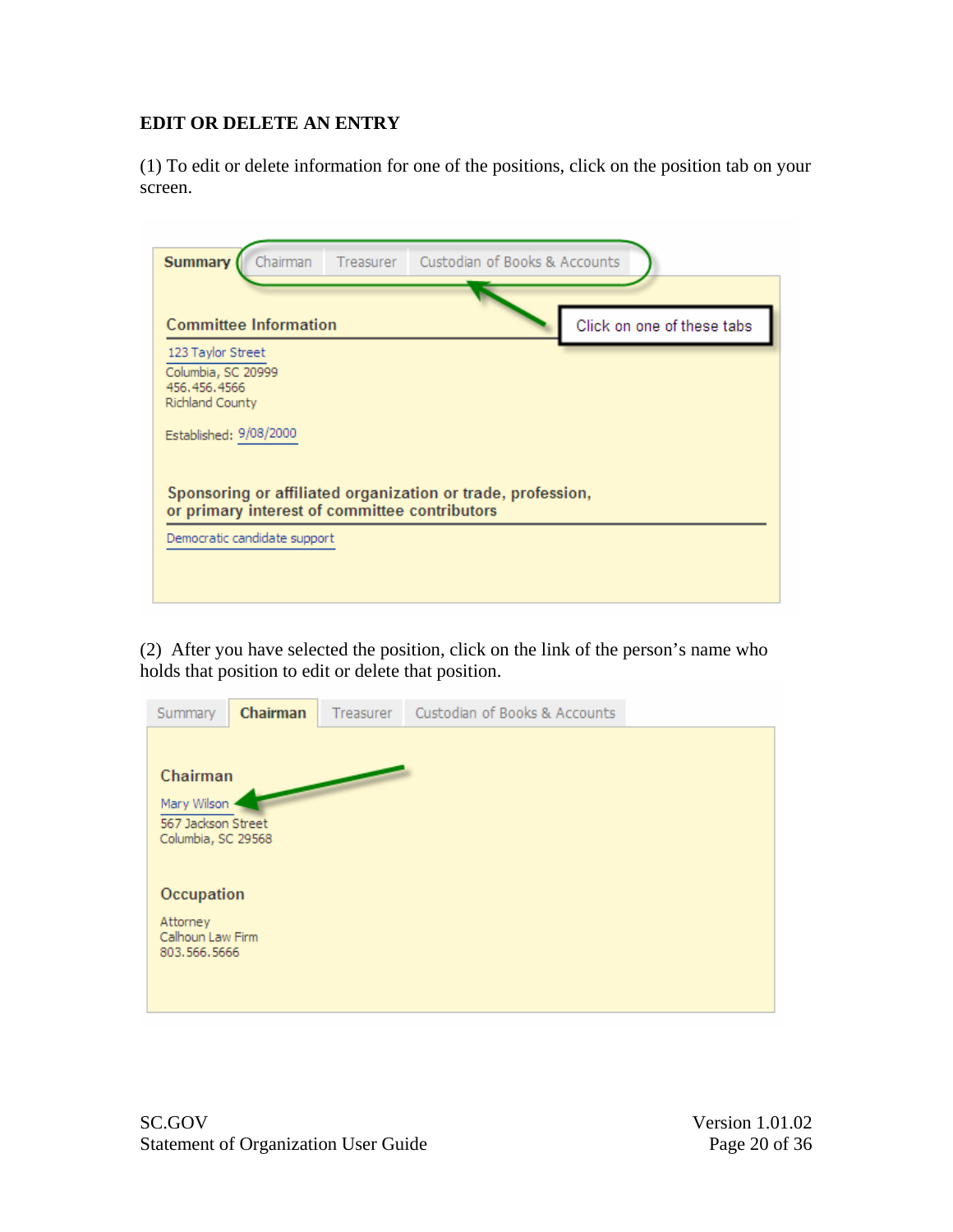(3) Once you have modified the person's information or want the information to remain in your report without making changes, click 'Save' to update or keep this item information.

| Please complete the form below.                 |                    |  |
|-------------------------------------------------|--------------------|--|
| <b>Committee Chairman</b>                       |                    |  |
| *First Name                                     | Mary               |  |
| Middle Initial                                  |                    |  |
| *Last Name                                      | Wilson             |  |
| Suffix                                          |                    |  |
| *Mailing Address                                | 567 Jackson Street |  |
| *City                                           | Columbia           |  |
| *State                                          | ISC FI             |  |
| *Zip Code                                       | 29568              |  |
|                                                 |                    |  |
| *Occupation                                     | Attorney           |  |
| *Principal Place of Business   Calhoun Law Firm |                    |  |
| *Work Phone Number                              | 566<br>5666<br>803 |  |

(4) You will see a message indicating that your position information has been updated successfully. Click 'Continue' to return to the review section of your report.

| Committee Chairman has been updated successfully. Please click 'Continue' to review<br>report.<br>report. |                 |  |  |  |
|-----------------------------------------------------------------------------------------------------------|-----------------|--|--|--|
|                                                                                                           | <b>Continue</b> |  |  |  |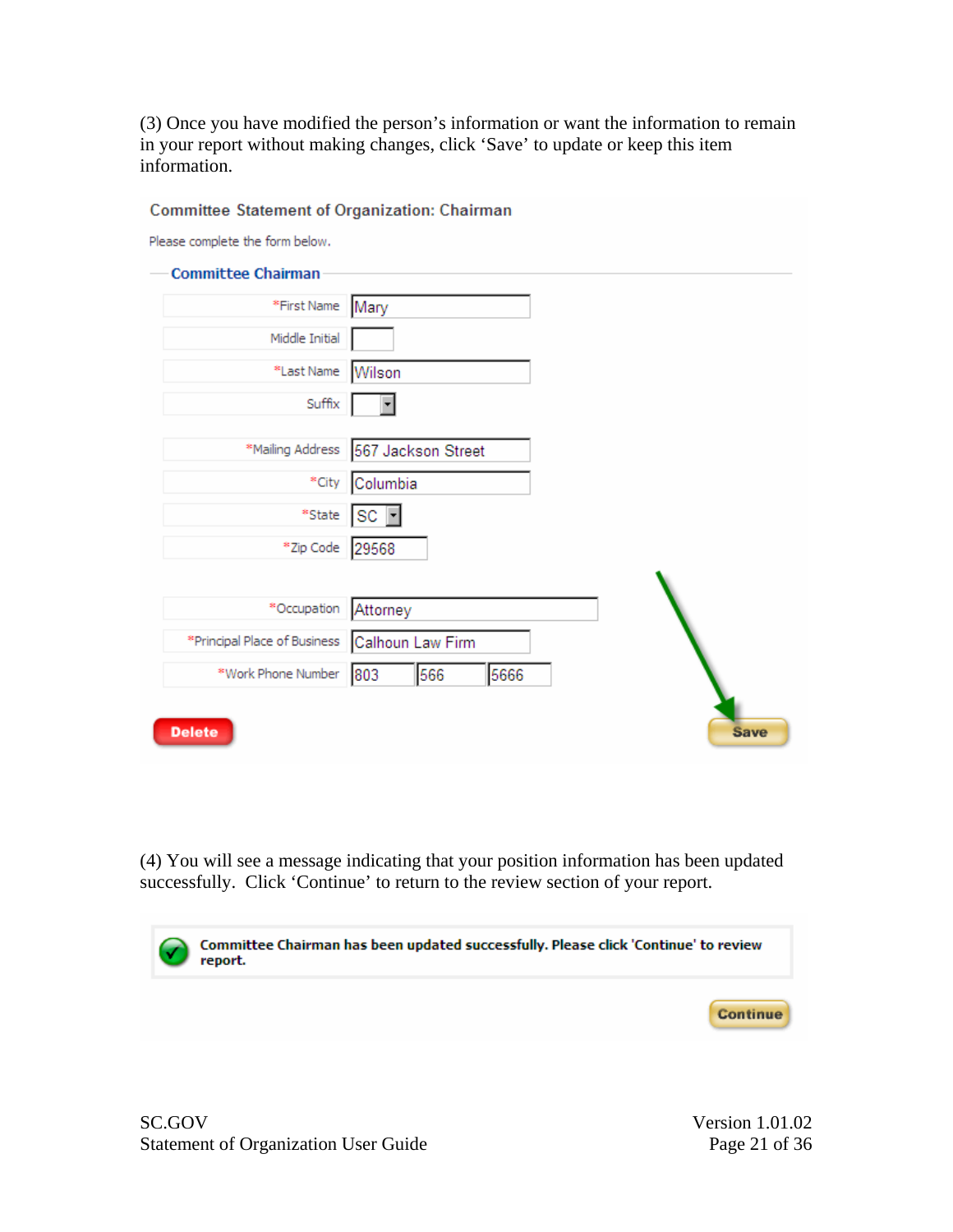#### (5) To delete the information of the person who holds this position, click 'Delete'.

#### **Committee Statement of Organization: Chairman**

Please complete the form below.

| <b>Committee Chairman</b>                       |                                       |
|-------------------------------------------------|---------------------------------------|
| *First Name                                     | Mary                                  |
| Middle Initial                                  |                                       |
| *Last Name                                      | Wilson                                |
| Suffix                                          |                                       |
|                                                 | *Mailing Address   567 Jackson Street |
| *City                                           | Columbia                              |
| *State                                          | SC                                    |
| *Zip Code                                       | 29568                                 |
|                                                 |                                       |
| *Occupation                                     | Attorney                              |
| *Principal Place of Business   Calhoun Law Firm |                                       |
| *Work Phone Number                              | 566<br>803<br>5666                    |
| <b>Delete</b>                                   | <b>Save</b>                           |

(6) You will be asked to confirm that you really want to delete this entry. Click 'Delete' on this page to delete the entry or 'Cancel' to return to the review section of your report.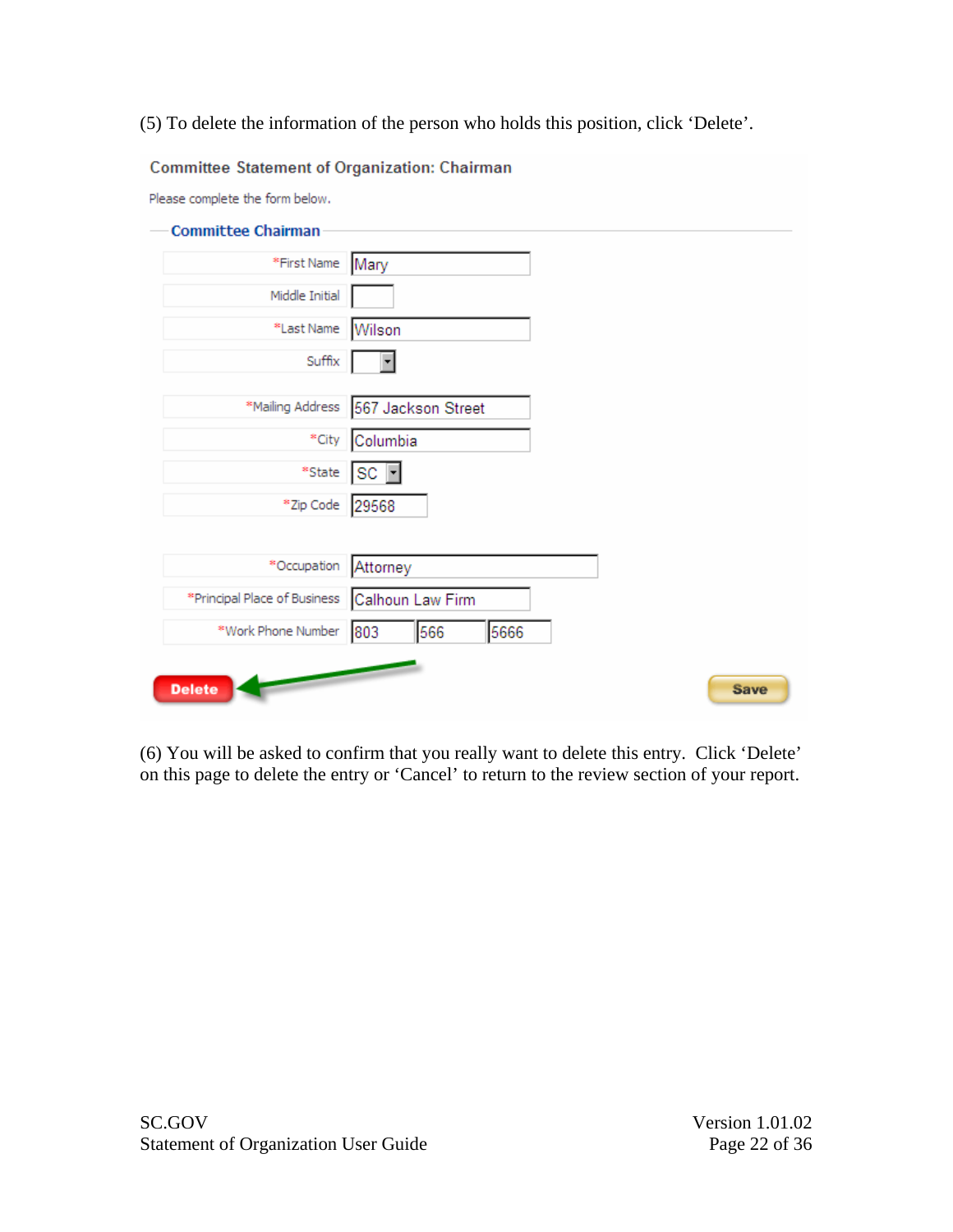| <b>Committee Statement of Organization: Chairman</b> |                                                               |  |
|------------------------------------------------------|---------------------------------------------------------------|--|
|                                                      | Are you sure you want to delete the Committee Chairman entry? |  |
| Please complete the form below.                      |                                                               |  |
| <b>Committee Chairman</b>                            |                                                               |  |
| *First Name                                          | Mary                                                          |  |
| Middle Initial                                       |                                                               |  |
| *Last Name                                           | Wilson                                                        |  |
| Suffix                                               |                                                               |  |
| *Mailing Address                                     | 567 Jackson Street                                            |  |
| *City                                                | Columbia                                                      |  |
| *State                                               | SC                                                            |  |
| *Zip Code                                            | 29568                                                         |  |
|                                                      |                                                               |  |
| *Occupation                                          | Attorney                                                      |  |
| *Principal Place of Business   Calhoun Law Firm      |                                                               |  |
| *Work Phone Number                                   | 566<br>5666<br>803                                            |  |
| <b>Delete</b>                                        | Cancel                                                        |  |

(7) If you have chosen to delete the person from this position, you will see a message that the entry has been deleted successfully. Click 'Continue' to return to the review section of your report.



(8) The example provided was editing or deleting a Committee Chairman. To edit or delete the Committee Treasurer or the Committee Custodian of Books and Accounts, select that Position tab and following the same steps outlined in this section.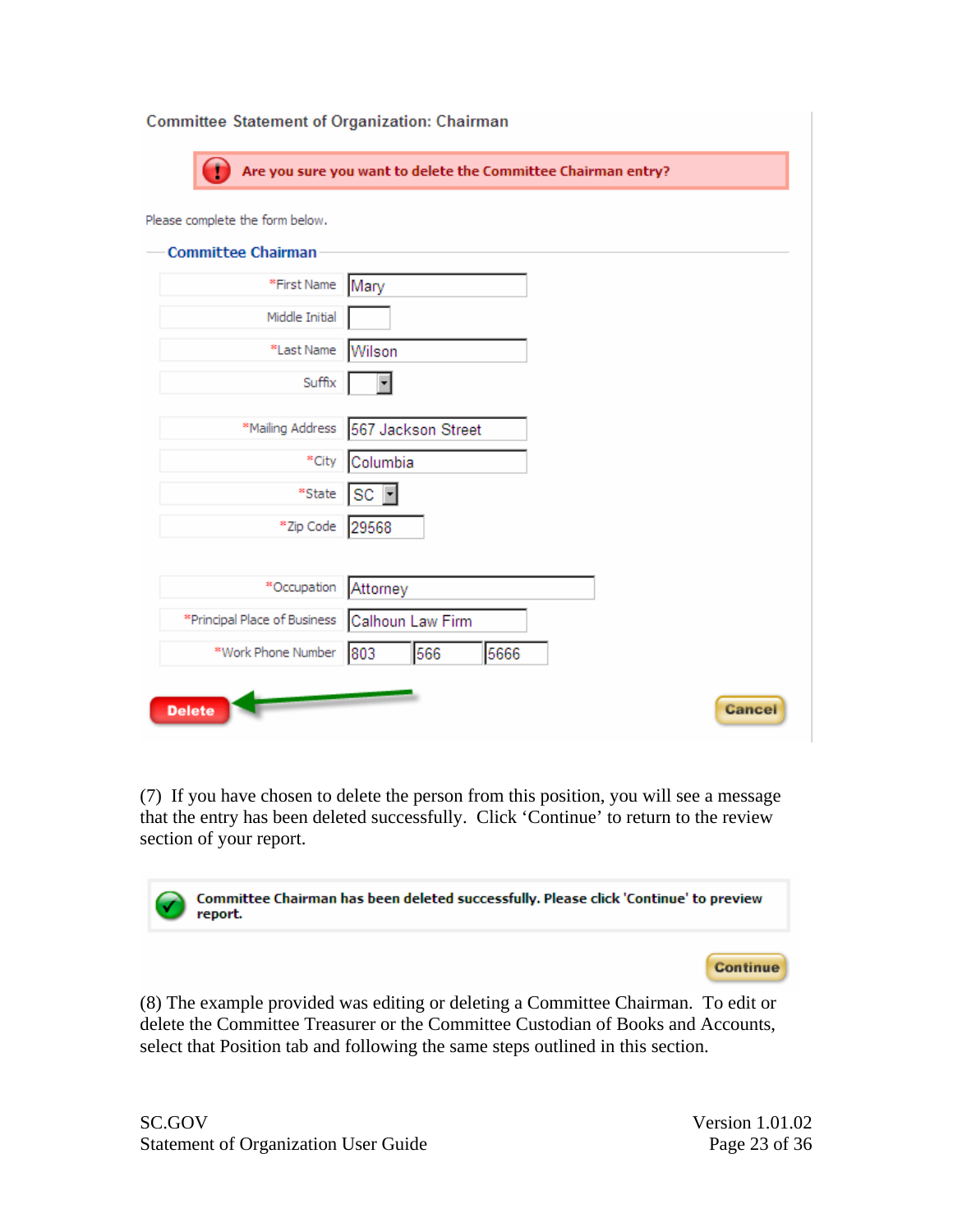## <span id="page-24-0"></span>RETURNING TO YOUR SAVED REPORT

To work with or view a report, click one of the links to the right of the report.

#### **Electronic Filing**

My Account: Committee Statement of Organization

#### **Directions**

Use the left menu to navigate between report types. To review information you have entered, click each tab below. To work with or view a report, click one of the links to the right of the report.

| <b>Current Filings</b> | Archived Filings   |                           |             |                   |               |
|------------------------|--------------------|---------------------------|-------------|-------------------|---------------|
|                        |                    |                           |             |                   |               |
| <b>Date Filed</b>      | <b>Filing Type</b> | <b>Report Type</b>        | <b>View</b> | <b>Edit/Amend</b> | <b>Delete</b> |
| Not Filed              | Saved              | Statement of Organization | Original    | Edit              | Delete        |

When you select to view **a specific version of a report, edit or amend a report** you will be taken to the Summary tab of your report. The heading displays your committee name and the version of the report that you are working in. If you are a Ballot Measure committee, your purpose will also be displayed.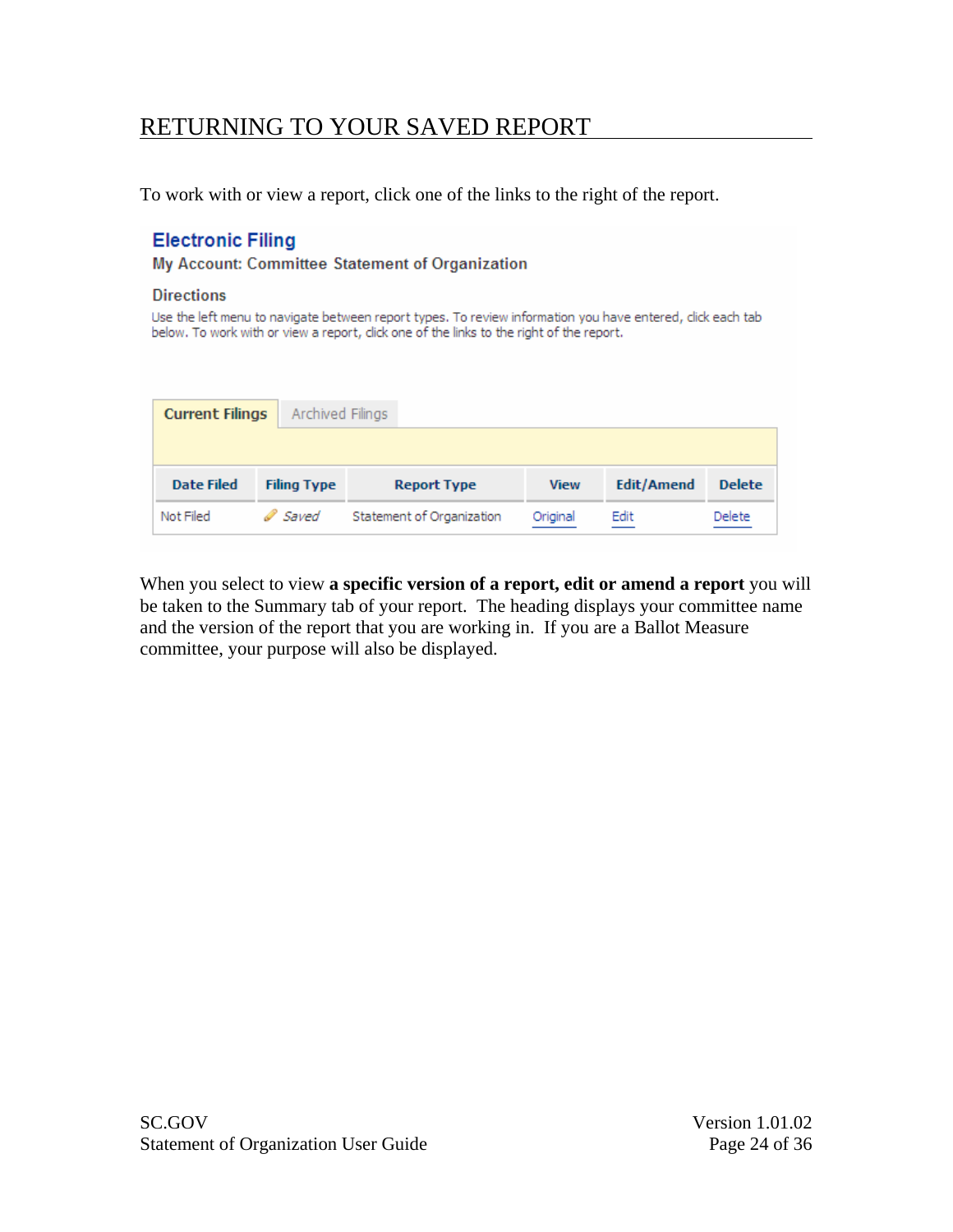Home > Electronic Filing

#### **Electronic Filing**

**Committee Statement of Organization: Review** 

|                                                                                                                                | <b>Committee Statement of Organization</b>                                                                     |  |  |  |
|--------------------------------------------------------------------------------------------------------------------------------|----------------------------------------------------------------------------------------------------------------|--|--|--|
| BMC <sub>1</sub><br>Committee:<br>Citizens for the NonSmoking Cities<br>Purpose:<br>Original, Not Filed<br><b>Filing Type:</b> |                                                                                                                |  |  |  |
| <b>Directions</b><br>that entry.                                                                                               | To review information you have entered, click each tab below. To modify or delete an entry, click the link for |  |  |  |
| <b>Summary</b>                                                                                                                 | Custodian of Books & Accounts<br>Chairman<br>Treasurer                                                         |  |  |  |
| 567 Jackson<br>Columbia, SC 29004<br>803.676.8867<br>Orangeburg County<br>Established: 2000                                    | <b>Committee Information</b>                                                                                   |  |  |  |
| NonSmoking Cities                                                                                                              | Sponsoring or affiliated organization or trade, profession,<br>or primary interest of committee contributors   |  |  |  |

To delete a report, see the section titled Delete a Report in this user guide.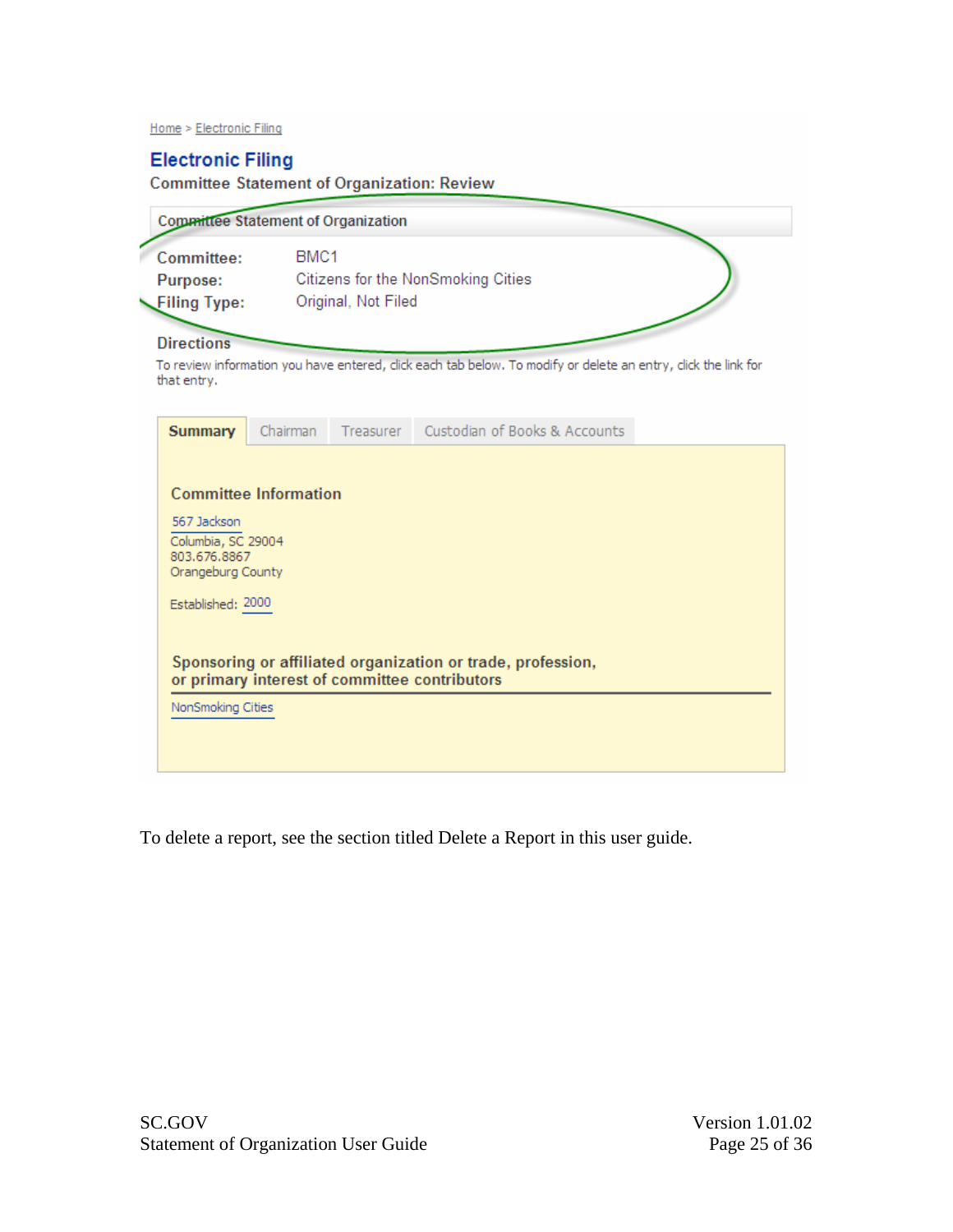## <span id="page-26-0"></span>FILING YOUR REPORT

When you are ready to file your report, you can do so from any of the tabs in the report review. At the bottom of each page there is a 'File' button. Click 'File' if you are ready to file your report.



You will be asked to confirm that you want to file your report. Click 'File' if you are ready to file your report. Click 'Back' if you do not want to file your report at this time. All of your information will be saved.



In order to file a Statement of Organization, all three (3) positions must be entered. If a position is not completed you will receive an error message as such:



Click 'Back' to complete the required information.

Once you have filed your report, you will receive a confirmation on your screen. Click 'Continue' to return to your My Account page. You can now view or amend this report or start a new filing.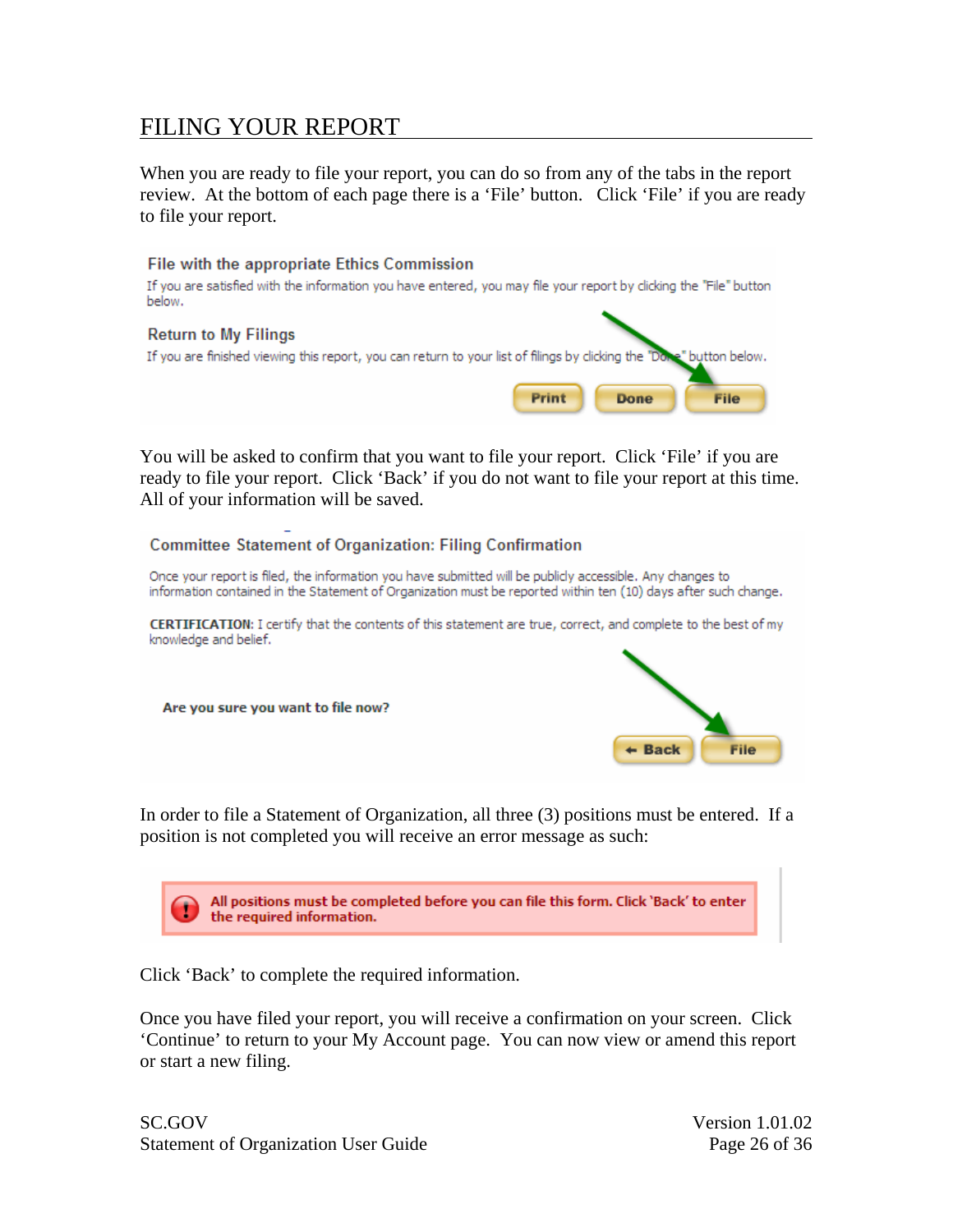**Committee Statement of Organization: Filing confirmation** 

Your report has been filed successfully on 8/20/2007 3:57:24 PM. Your confirmation number is ST045-R60-84e8e720. Your confirmation has been sent to the email address on record. Please print this page for your records. Click 'Continue' to return to your Committee Statement of Organization Filings or logout if you are finished.

**Continue** 

You will also receive an email confirmation that you have filed your report. The email message will be sent to the address you have on record with your account. It will be similar to:

Subject: Filing Confirmation **State Ethics Commission** Public Disclosure and Accountability Reporting Committee Statement of Organization, Original You have successfully filed your report as of 8/20/2007 3:57:24 PM. Your confirmation number is STO45-R60-84e8e720. Please print this page for your records.

Some email providers may prevent the confirmation from appearing in your inbox or may not allow you to receive the confirmation at all. Please be sure to check Junk, Spam or Bulk folders. It is known that filing confirmations are not being received by hotmail and @email.com email accounts. It is suggested that you do not register with a hotmail or email.com email account and if you have that you update your email address to a nonhotmail or email.com account.

Once your report is filed, the information you have submitted will be publicly accessible. If you need to change any information, you must file an amended report.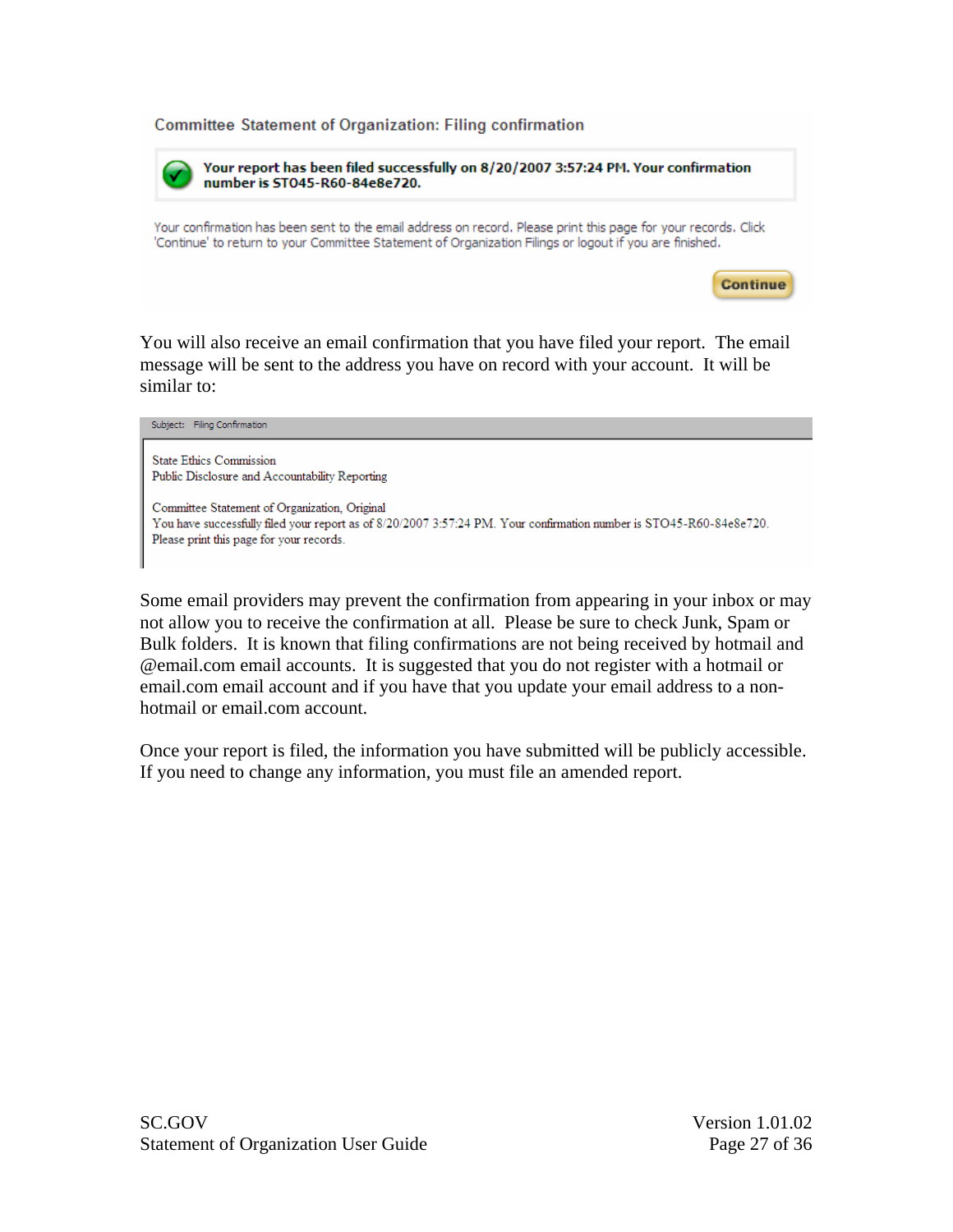## <span id="page-28-0"></span>AMENDING A REPORT

In order to make a change to a report that has already been filed, you must file an amendment. To file an amendment, go to your Statement of Organization Account page and click 'Amend' next to the report that you wish to amend.

My Account: Committee Statement of Organization

#### **Directions**

Use the left menu to navigate between report types. To review information you have entered, click each tab below. To work with or view a report, click one of the links to the right of the report.

| <b>Current Filings</b> | Archived Filings   |                           |             |                   |       |
|------------------------|--------------------|---------------------------|-------------|-------------------|-------|
|                        |                    |                           |             |                   |       |
| <b>Date Filed</b>      | <b>Filing Type</b> | <b>Report Type</b>        | <b>View</b> | <b>Edit/Amend</b> | elete |
| 08/20/2007             | Filed              | Statement of Organization | Original    | Amend             |       |

To update your report, follow the steps previously outlined to add, edit or delete information for each of the positions. Once you have made the necessary changes to your report, file the report again.

The most current version of the report will appear in the Current Filings tab and the original or previous version is stored in the Archived Filings tab. Reports stored in Archived Filings can no longer be modified. All filings are publicly accessible.

If necessary, you can amend a report more than once. However, you can only work on one amendment at a time. After the first Statement of Organization is filed, each change to the Statement of Organization is an amendment.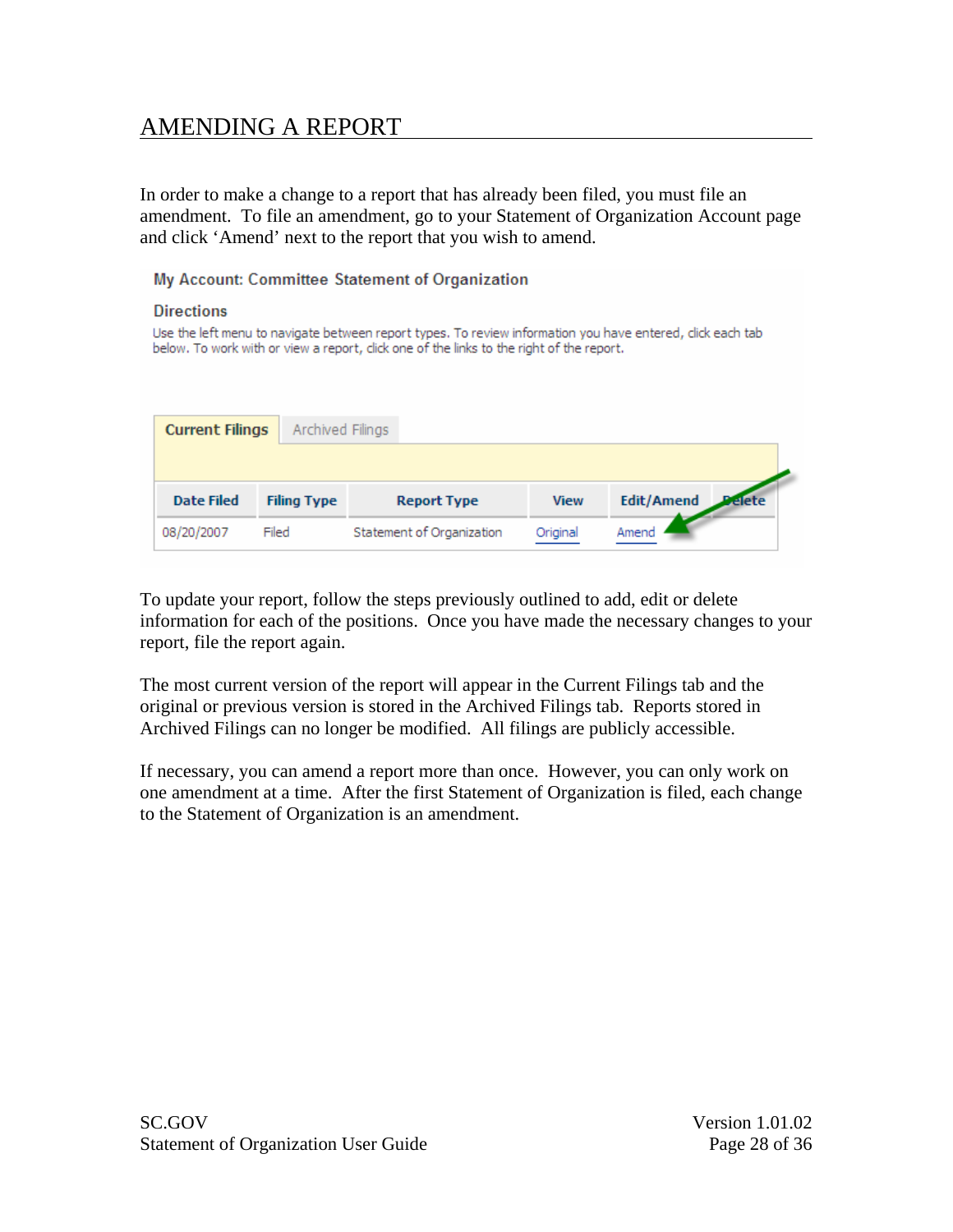## <span id="page-29-0"></span>DELETING A REPORT

(1) You may delete a report that has not been filed. To delete a report, go to your Statement of Organization Account page and click 'Delete' next to the report that you wish to delete.

#### My Account: Committee Statement of Organization

#### **Directions**

Use the left menu to naviagate between report types. To review information you have entered, dick each tab below. To work with or view a report, click one of the links to the right of the report.

#### **Working with Reports**

You may only have one Original version of a "Saved" report at a time. To begin a new report, first complete and file your Original "Saved" report. If you chose to amend a report, you are responsible for making any changes necessary to other reports that may be affected.

| <b>Current Filings</b> | Archived Filings   |                           |             |                   |               |
|------------------------|--------------------|---------------------------|-------------|-------------------|---------------|
|                        |                    |                           |             |                   |               |
| <b>Date Filed</b>      | <b>Filing Type</b> | <b>Report Type</b>        | <b>View</b> | <b>Edit/Amend</b> | <b>Delete</b> |
| Not Filed              | <i>Saved</i>       | Statement of Organization | Original    | Edit              | Delete        |

(2) You will be asked if you are sure you want to the delete the report. Click 'Delete' to delete the report or 'Cancel' to keep the report and return to your account page.



(3) If you choose to delete the report, you will see a confirmation message that the report was deleted successfully. Click 'Continue' to return to your account page.

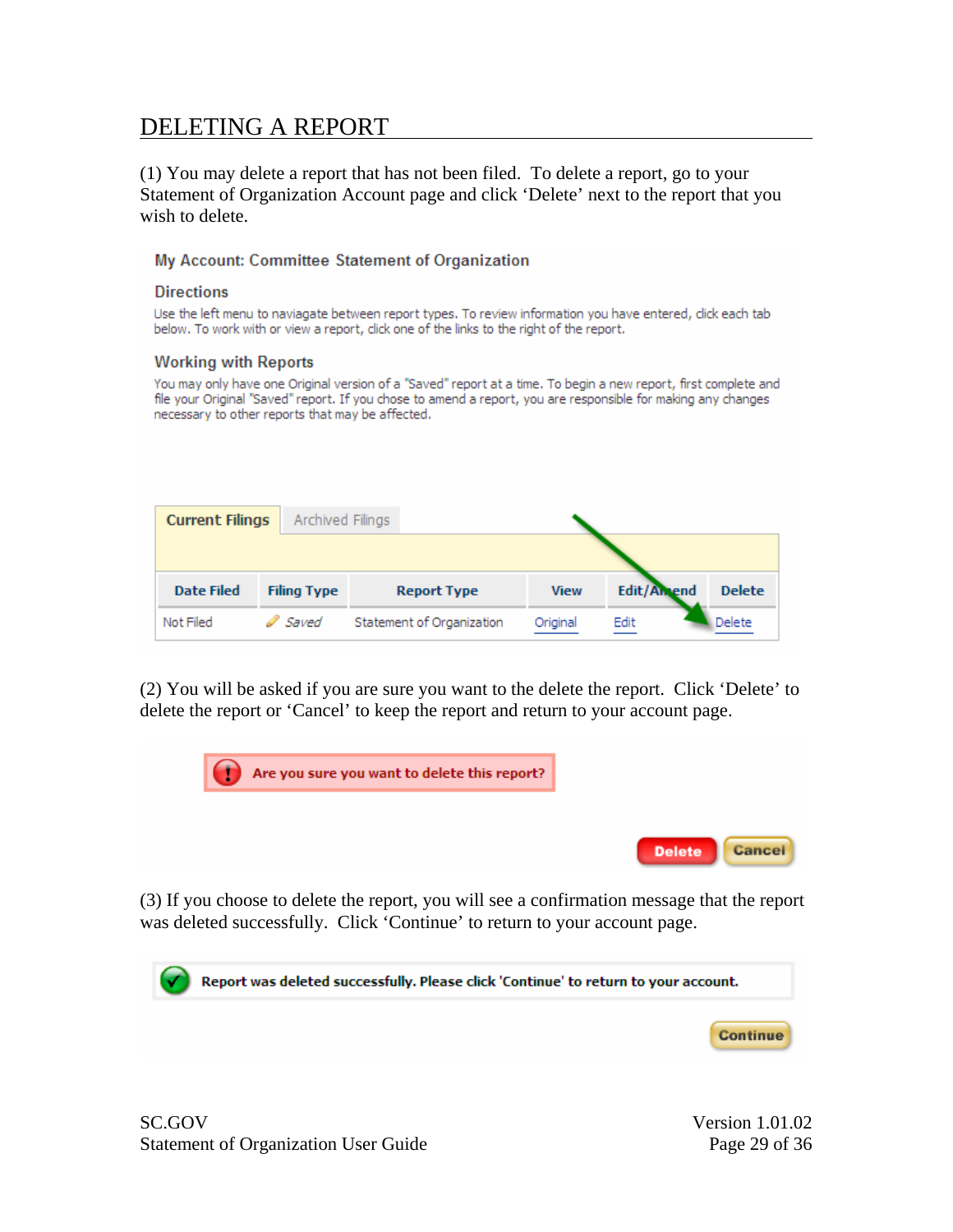## <span id="page-30-0"></span>PRINTING A REPORT

You can print a filed or unfiled copy of your report at any time. To print your report, click 'Print' at the bottom of any of the review tab pages.



The report will be shown in a print layout (see next page). Scroll down the page to preview the print layout and click 'Print' to print your report. Click 'Go Back' if you do not want to print your report and return to the report review.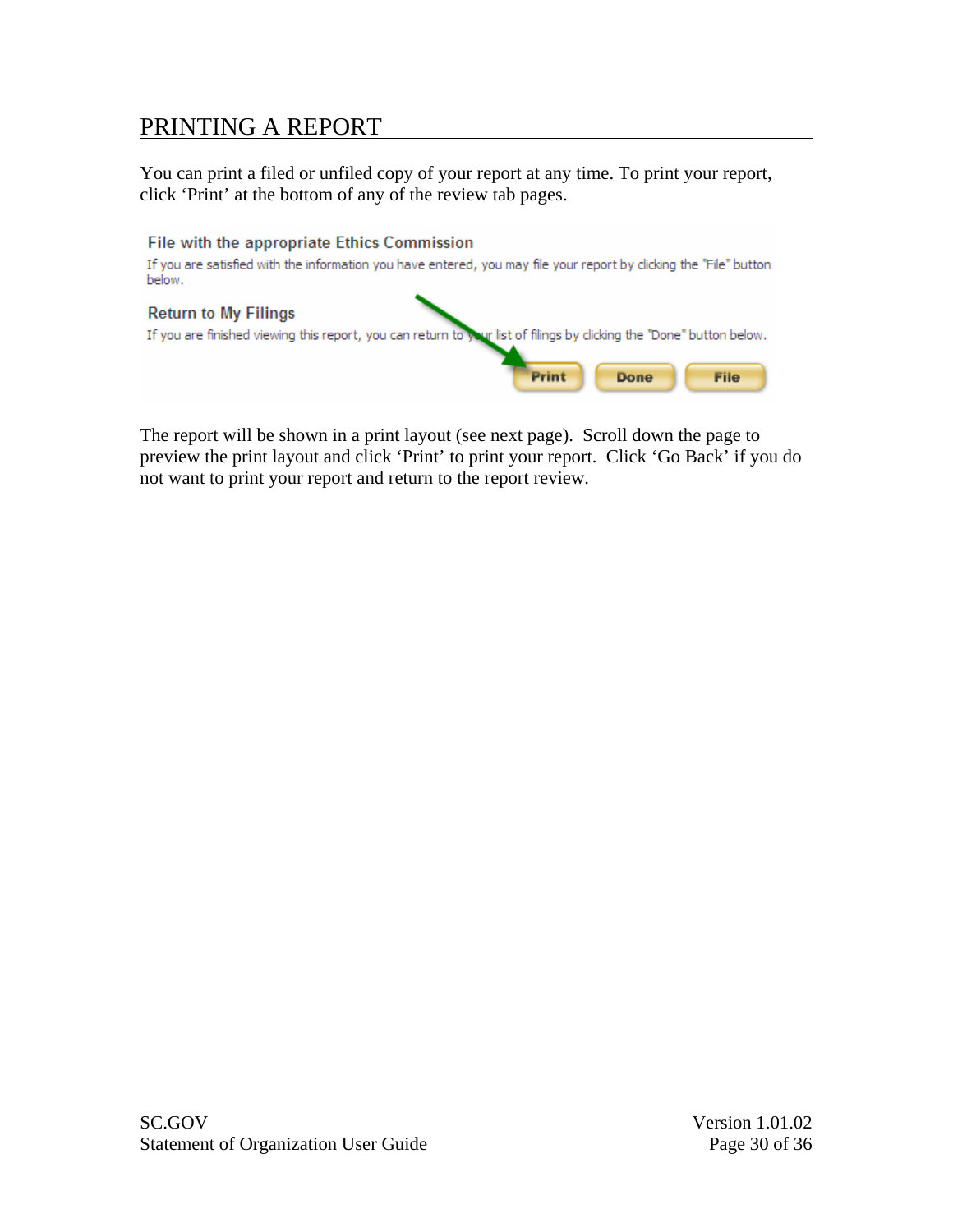#### **Committee Statement of Organization: Review**

|                                    | <b>Committee Statement of Organization</b>                                                                   |
|------------------------------------|--------------------------------------------------------------------------------------------------------------|
| Committee:                         | Senate Democratic Caucus Committee                                                                           |
| Purpose:                           | Democratic Support                                                                                           |
| <b>Filing Type:</b>                | Original, Not Filed                                                                                          |
|                                    |                                                                                                              |
|                                    |                                                                                                              |
| <b>Committee Information</b>       |                                                                                                              |
| 798 Hampton Street                 |                                                                                                              |
| Columbia, SC 29201<br>803.222.2222 |                                                                                                              |
| Richland County                    |                                                                                                              |
| Established:                       |                                                                                                              |
| 1998                               |                                                                                                              |
|                                    |                                                                                                              |
|                                    | Sponsoring or affiliated organization or trade, profession,<br>or primary interest of committee contributors |
| Democratic Party and Issue Success |                                                                                                              |
|                                    |                                                                                                              |
|                                    |                                                                                                              |
|                                    |                                                                                                              |
|                                    |                                                                                                              |
|                                    |                                                                                                              |
| Chairman                           |                                                                                                              |

John Michaels<br>123 Main Street<br>Lexington, SC 29722 Occupation

Attorney<br>Lexington Law Offices<br>803.555.5555

#### Treasurer

Mary Reynolds<br>234 Sumter Street<br>Sumter, SC 28566

Occupation

Physician<br>Sumter Medical Center<br>803.777.7777

| <b>Custodian of Books &amp; Accounts</b>              |  |
|-------------------------------------------------------|--|
| Henry King<br>456 Devine Street<br>Columbia, SC 28777 |  |
| Occupation                                            |  |
| Real Estate Broker<br>Devine Homes<br>803,999,9999    |  |

 $+$  Back  $\int$  Print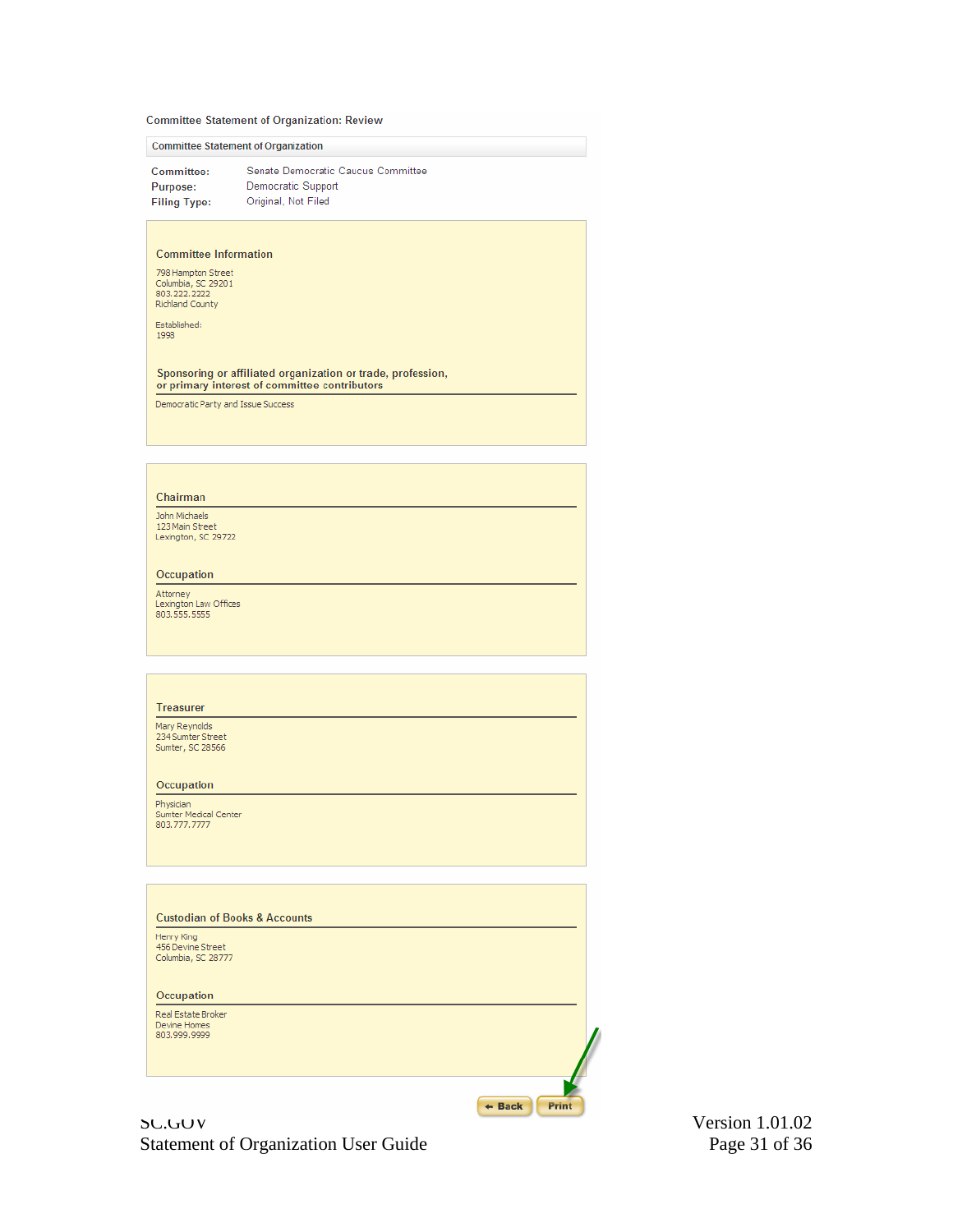After you click 'Print' on the print preview, the print set-up window will appear. Select your printer and the number of copies you want to print and click 'Print'.

| <b>Print</b>   |                                                                                |           |                   | $ ?  \times$                                                          |  |
|----------------|--------------------------------------------------------------------------------|-----------|-------------------|-----------------------------------------------------------------------|--|
|                |                                                                                |           |                   |                                                                       |  |
| Select Printer |                                                                                |           |                   |                                                                       |  |
|                |                                                                                |           |                   |                                                                       |  |
|                |                                                                                |           |                   |                                                                       |  |
| Add Printer    | hp color                                                                       | HP2550 on | HP6800 on         | Lanier Copier                                                         |  |
|                | LaserJet 25                                                                    | zeppelin  | zeppelin          | on zeppelin                                                           |  |
|                |                                                                                |           |                   |                                                                       |  |
|                |                                                                                |           |                   |                                                                       |  |
|                |                                                                                |           |                   |                                                                       |  |
| Comment:       |                                                                                |           |                   | Find Printer                                                          |  |
|                |                                                                                |           |                   |                                                                       |  |
| Page Range     |                                                                                |           |                   |                                                                       |  |
| C All          |                                                                                |           | Number of copies: | 름<br>l1                                                               |  |
|                | O Selection O Current Page                                                     |           |                   |                                                                       |  |
| $C$ Pages:     | l1                                                                             |           | $\Box$ Collate    |                                                                       |  |
|                |                                                                                |           |                   | $\frac{1}{4}$ $\frac{1}{2}$ $\frac{2}{3}$ $\frac{3}{3}$ $\frac{3}{4}$ |  |
|                | Enter either a single page number or a single<br>page range. For example, 5-12 |           |                   |                                                                       |  |
|                |                                                                                |           |                   |                                                                       |  |
|                |                                                                                |           |                   |                                                                       |  |
|                |                                                                                | Print     |                   | Cancel<br>Apply                                                       |  |
|                |                                                                                |           |                   |                                                                       |  |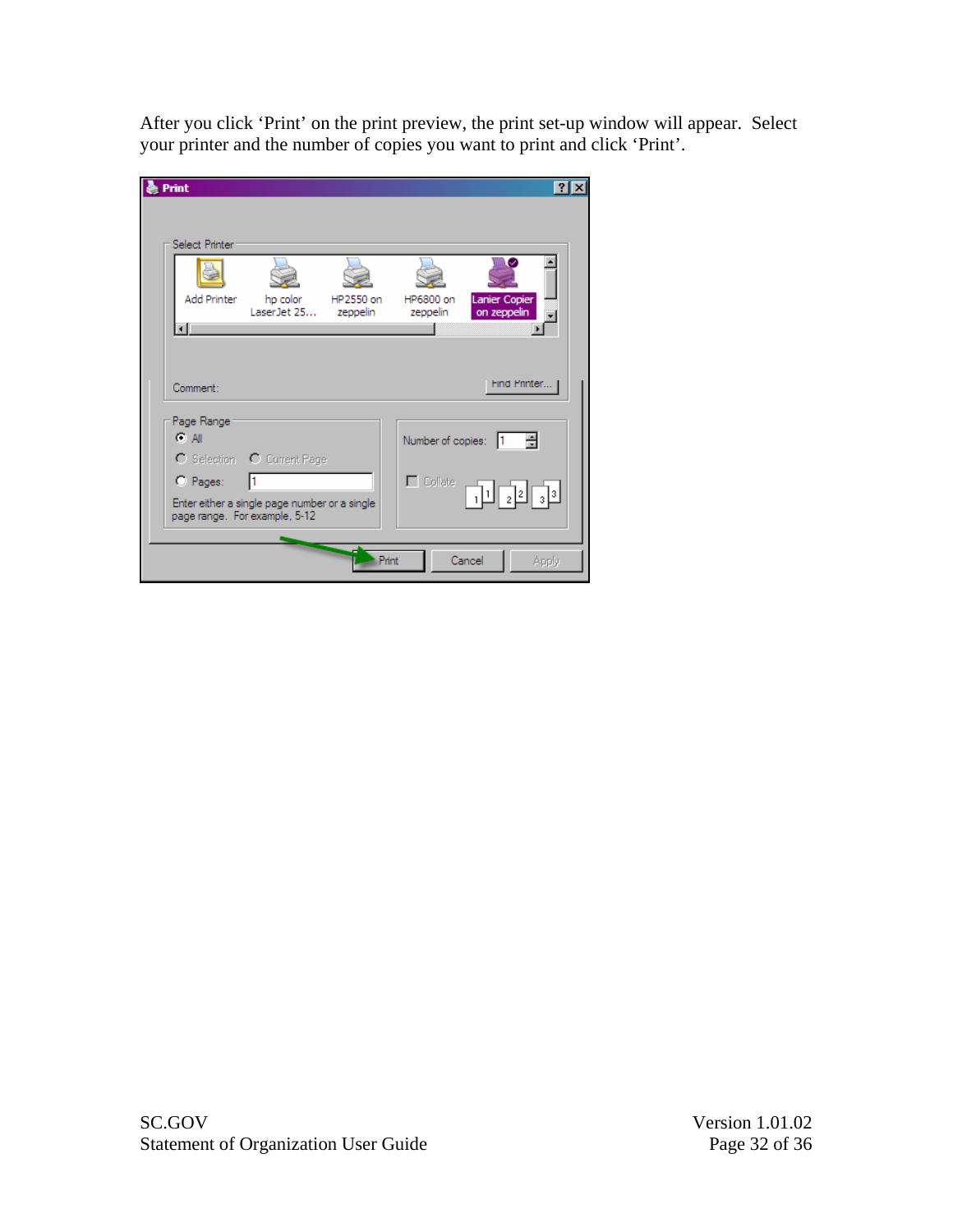# <span id="page-33-0"></span>UPDATING YOUR PROFILE

If you need to update your profile you can do so at any time. You can update your profile by selecting Committee Profile from the menu on the left of the page or by clicking into your profile from the link of your name on the summary page of a report.

| <b>Public Disclosure</b><br><b>Electronic Filing</b> | Home<br><b>Electronic Filing</b> | <b>Committee Statement of Organization: Review</b>                                                             |
|------------------------------------------------------|----------------------------------|----------------------------------------------------------------------------------------------------------------|
| Operating<br>Disclosure                              |                                  | <b>Committee Statement of Organization</b>                                                                     |
| Statement Of<br>Organization<br>Committee Profile    | Committee:                       | Labor Day Caucus                                                                                               |
|                                                      | Purpose:                         | Purpose                                                                                                        |
| <b>Help With Filing</b>                              | <b>Filing Type:</b>              | Original, Not Filed                                                                                            |
| <b>SC State Ethics</b><br>Commission                 | <b>Directions</b>                | To review information you have entered, click each tab below. To modify or delete an entry, click the link for |
| <b>Contact Us</b>                                    | that entry.                      |                                                                                                                |
| Logout                                               |                                  |                                                                                                                |

#### **Committee Statement of Organization: Review**

| <b>Committee Statement of Organization</b>                                                                   |                                                                                                                |  |  |
|--------------------------------------------------------------------------------------------------------------|----------------------------------------------------------------------------------------------------------------|--|--|
| Committee:<br>Purpose:<br><b>Filing Type:</b>                                                                | Senate Democratic Caucus Committee<br>Democratic Support<br>Original, Not Filed                                |  |  |
| <b>Directions</b><br>that entry.                                                                             | To review information you have entered, click each tab below. To modify or delete an entry, click the link for |  |  |
| <b>Summary</b>                                                                                               | Custodian of Books & Accounts<br>Chairman<br>Treasurer                                                         |  |  |
| <b>Committee Information</b><br>798 Hampton Street.<br>Columbia, SC 29201<br>803.222.2222<br>Richland County |                                                                                                                |  |  |

The location of how you enter into your profile will have the following effects on the reports in your account and any reports that you start after you update your profile.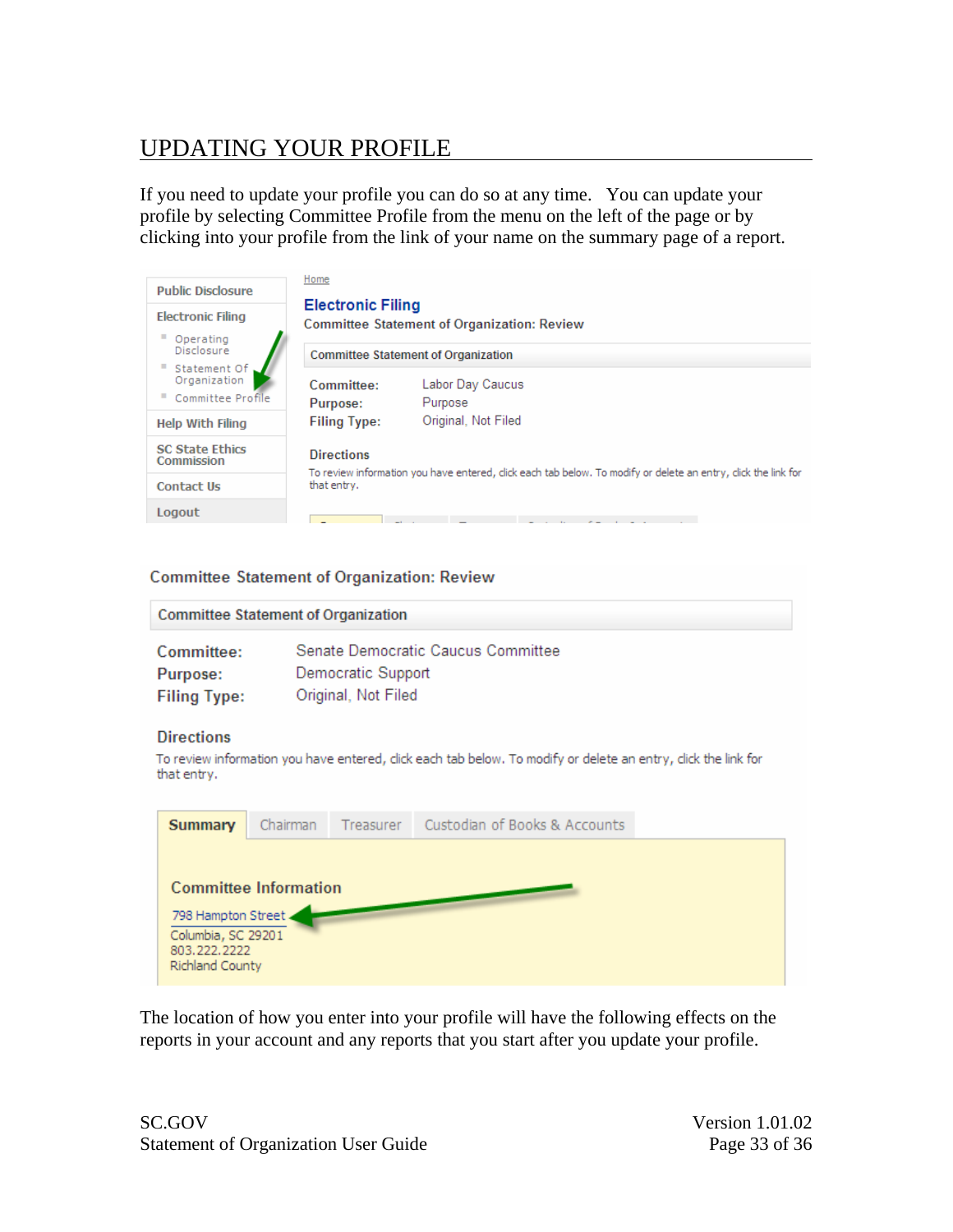For Filed Reports

 If you change the profile it is an amendment, therefore you need to choose Amend for that specific report and change the profile within that report. The profile change only applies to that specific report.

For Saved Reports

- If you enter into the profile and modify it from an ORIGINAL report in edit mode, the profile change applies to the report you are working in and the master profile.
- If you enter into the profile and modify it from an AMENDED report in edit mode, the profile change applies to the report only .

For the Master profile

- If the profile is changed from the selecting Profile from the left menu, the profile change applies only to reports started after that change is made.
- No reports in edit or filed mode are updated.

After you have chosen to update your profile, either through a report or the left menu and you have modified the information necessary or want your profile to remain as shown without making changes, click 'Save' to update or keep your profile information.

Please complete the form below. Fields marked by an asterisk (\*) are required.

| <b>Personal Information</b> |                                      |                                  |
|-----------------------------|--------------------------------------|----------------------------------|
|                             | *Mailing Address  798 Hampton Street |                                  |
| *City                       | Columbia                             |                                  |
|                             | *State SC -                          |                                  |
| *SC County   Richland       | <b>SC Residents Only</b><br>회        |                                  |
| *Zip Code                   | 29201                                |                                  |
| *Phone Number               | 803 222 2222                         |                                  |
|                             | *Email senatedemcomm@yahoo.com       |                                  |
|                             |                                      | $\leftarrow$ Back<br><b>Save</b> |

You will receive a message indicating that your profile information has been updated successfully. Click 'Continue' to return to your report if you updated your profile from a report or your My Account page if you updated your profile by choosing Profile from the left menu.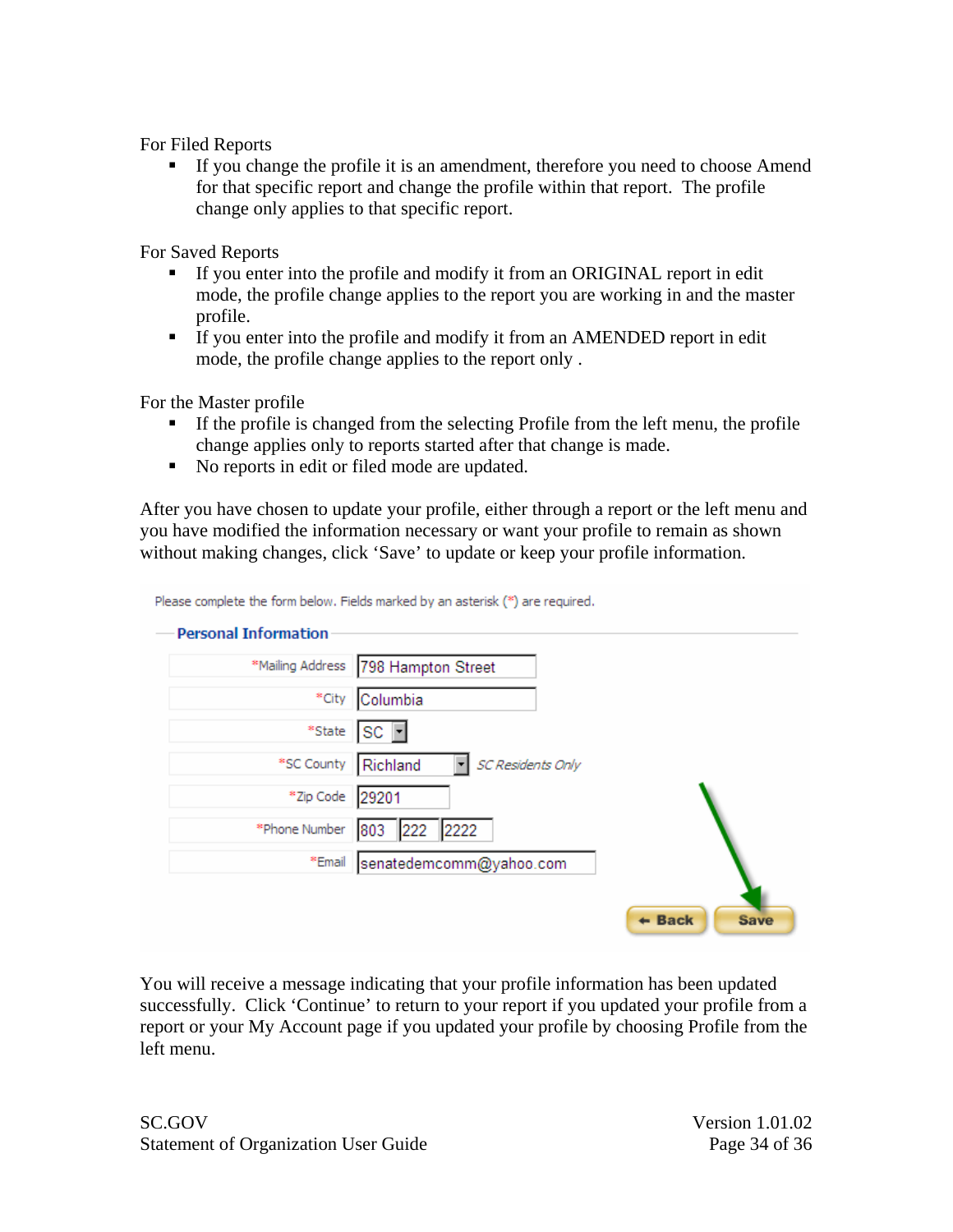

Profile has been updated successfully. Please click 'Continue' to proceed.